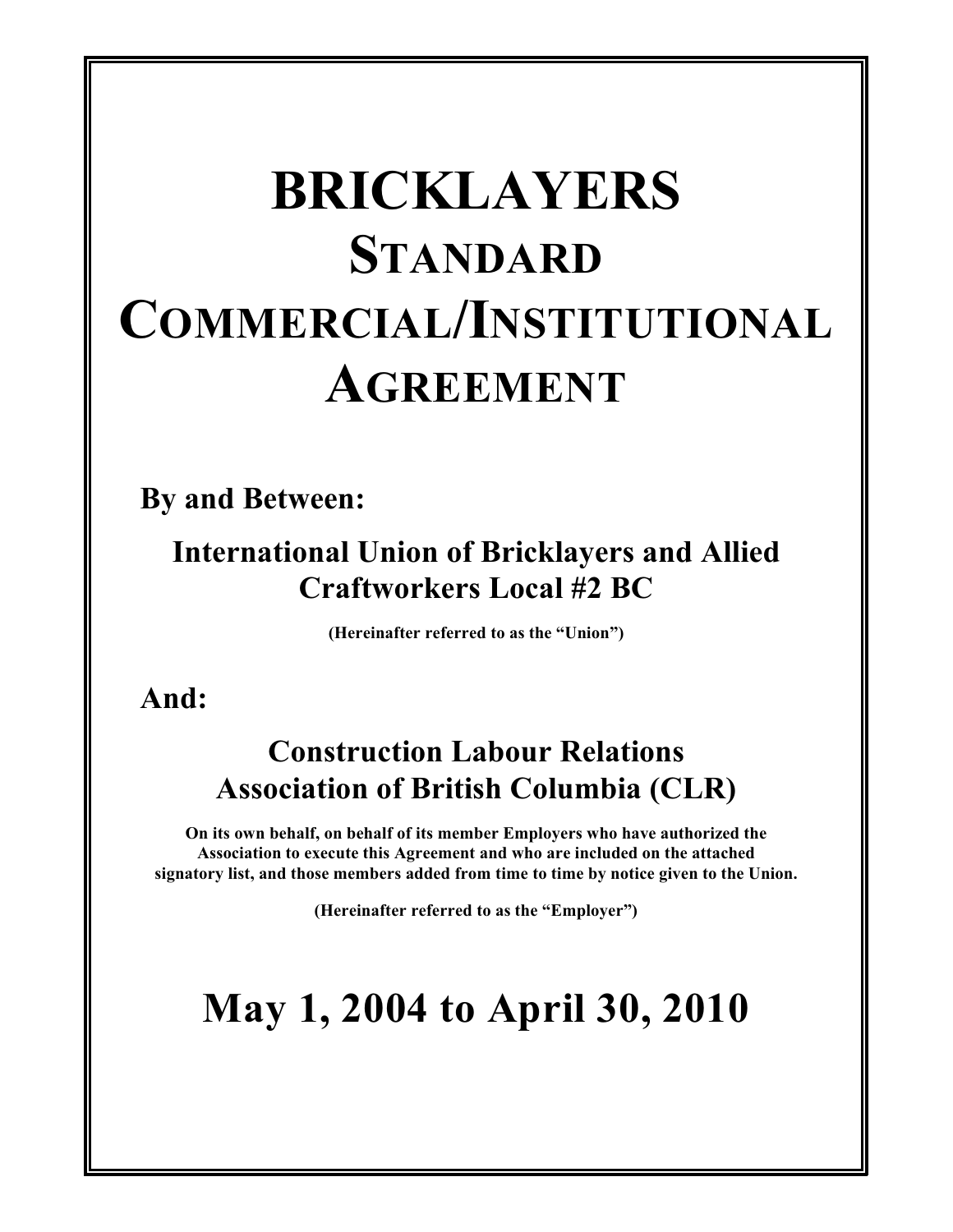### **Table of Contents**

#### **Refer to Appendix "A" for definitions and abbreviations applicable to this Agreement.**

| Article<br>1.000      |  |
|-----------------------|--|
| Article<br>2.000      |  |
| Article<br>3.000      |  |
| Article<br>4.000      |  |
| Article<br>5.000      |  |
| Article<br>6.000      |  |
| 7.000<br>Article      |  |
| 8.000<br>Article      |  |
| Article<br>9.000      |  |
| Article 10.000        |  |
| <b>Article 11.000</b> |  |
| <b>Article 12.000</b> |  |
| <b>Article 13.000</b> |  |
| <b>Article 14.000</b> |  |
| <b>Article 15.000</b> |  |
| <b>Article 16.000</b> |  |
| <b>Article 17.000</b> |  |
| <b>Article 18.000</b> |  |
|                       |  |
| Schedule "A"          |  |
| Schedule "B"          |  |
| Appendix "A"          |  |
| Appendix "B"          |  |
| Appendix "C"          |  |
| Appendix "D"          |  |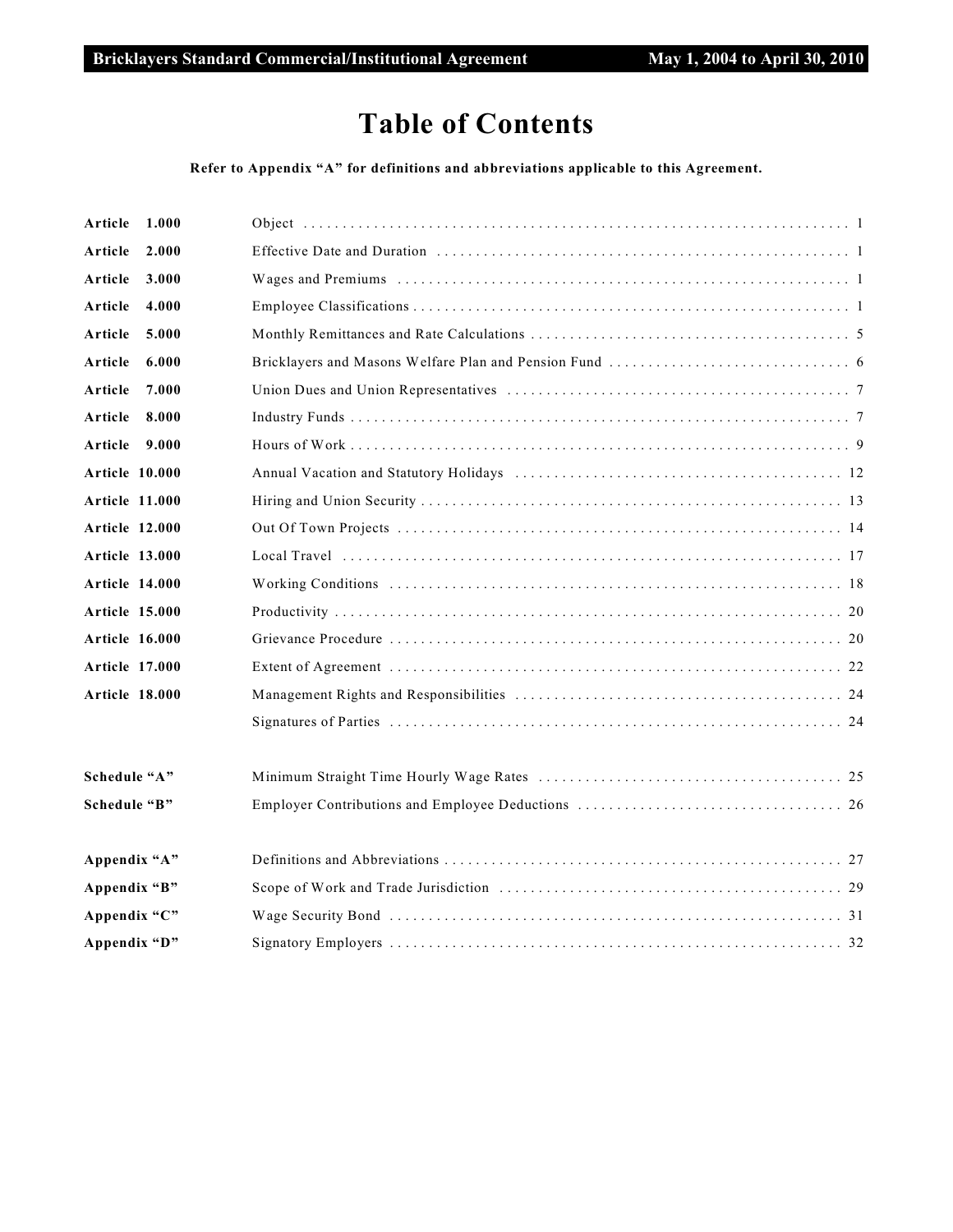#### **ARTICLE 1.000 - OBJECT**

The object of this Agreement shall be to stabilize the industry, elevate the trade, promote peace and harmony between Employers and Employees, facilitate the peaceful adjustment of all disputes and grievances, and prevent strikes, lockouts, waste, expense, and avoidable and unnecessary delays in construction and repair work.

#### **ARTICLE 2.000 - EFFECTIVE DATE AND DURATION**

- **2.100** This Agreement shall be in full force and effect from and including May 1, 2004 to and including April 30, 2010 and shall continue in full force and effect from year to year thereafter, subject to the right of either party to this Agreement within four (4) months and not less than two (2) months immediately preceding the date of April 30, 2010 or immediately preceding the last day of April in any year thereafter by written notice to the other party, require the other party to commence collective bargaining with a view to the conclusion of a renewal or revision of this Agreement or a new Agreement.
- **2.200** Should either party give written notice to the other party pursuant hereto, this Agreement shall thereafter continue in full force and effect until the Union shall give notice of strike, or the Employer shall give notice of lockout, or the parties shall conclude a renewal or revision of this Agreement, or a new Collective Agreement.
- **2.300** The operation of Section 50(2) and 50(3) of the *Labour Relations Code* is hereby excluded in accordance with Section 50(4) of the *Labour Relations Code*.
- **2.400** All matters not governed by a specific date of application within this Agreement shall become effective on the date on which this Agreement was ratified by the parties (i.e. August 14, 2006).

#### **ARTICLE 3.000 - WAGES AND PREMIUMS**

#### **3.100 Wages**

#### **3.101 Wage Schedules**

The schedule of minimum straight time hourly wage rates provided for within Schedule "A" shall apply to all projects governed by this Agreement.

#### **3.102 Payment of Wages**

- **(a)** Wages shall be paid at end of shift at least every two (2) weeks.
- **(b)** Any Employee(s) who requires off site medical attention and does not return to the project, or when a qualified industrial first aid attendant recommends rest for the remainder of the shift, shall be paid for the full shift.

#### **3.200 Height Pay Premium**

Any Employee who is required to work any portion of a shift on hanging scaffolds at a height of more than fifty (50) feet from the ground on the exterior of a structure or vessel, or more than fifty (50) feet from the floor or bottom in the interior of a structure or vessel, shall be paid a premium of twenty five cents (\$0.25) per hour worked above such Employee's otherwise applicable straight time hourly wage rate for the entire shift. Notwithstanding the foregoing, such premium shall not apply to full width suspended scaffolds with proper guard rails.

#### **ARTICLE 4.000 - EMPLOYEE CLASSIFICATIONS**

#### **4.100 Foremen**

**4.101** If an Employer employs six (6) or more Employees on a project, such Employer shall designate one (1) of the Employees to act as an "A" Foreman. The minimum straight time hourly wage rate for an "A"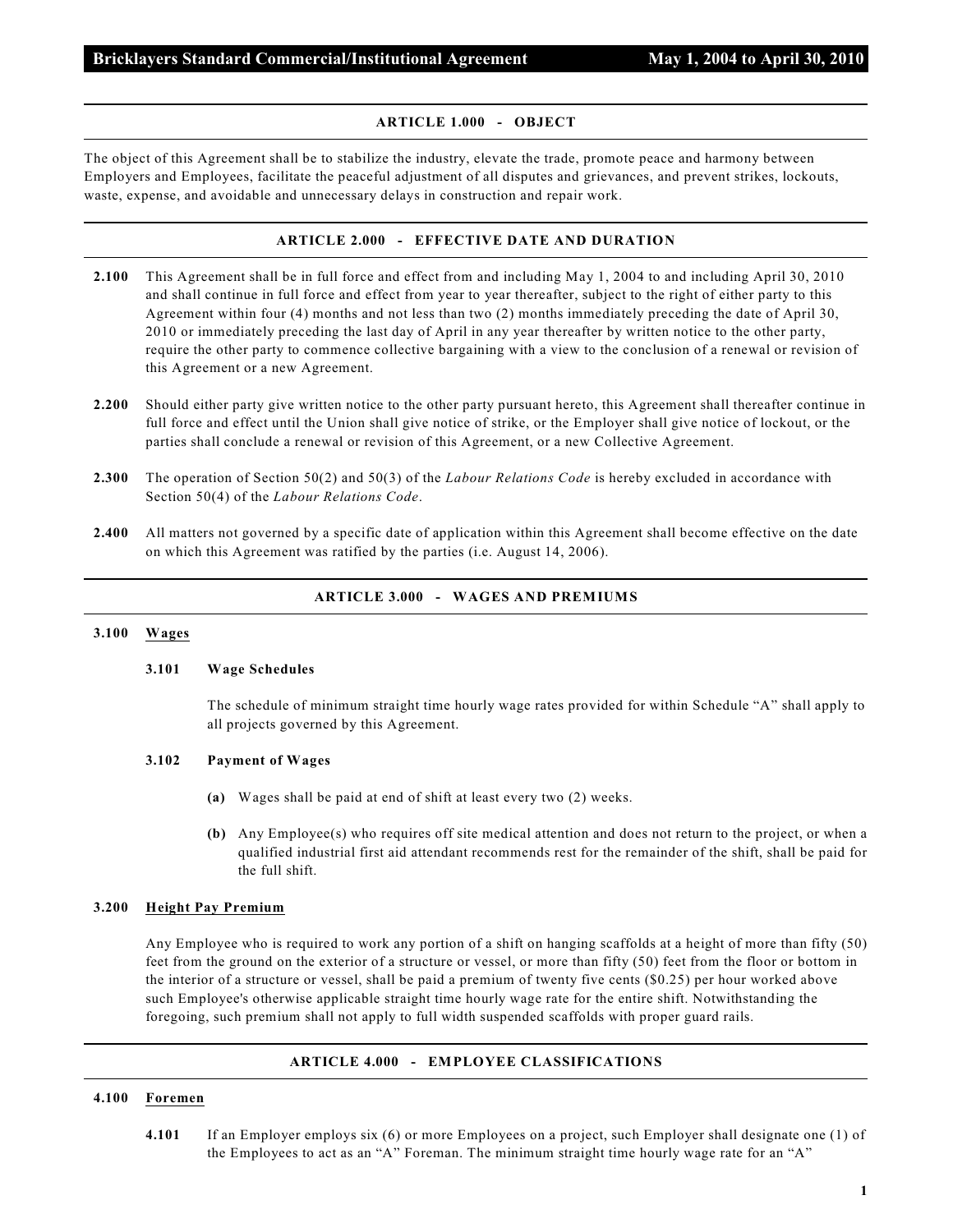Foreman shall be 115% of the applicable Journeyperson with TQ minimum straight time hourly wage rate on the project.

**4.102** If an Employer employs three (3) or more Employees on a project, such Employer shall designate one (1) of the Employees to act as a "B" Foreman. A "B" Foreman shall receive a premium of one dollar (\$1.00) per hour over and above the applicable Journeyperson with TQ minimum straight time hourly wage rate on the project.

#### **4.200 Journeypersons**

#### **4.201 Journeyperson with TQ**

Notwithstanding any/all contrary provisions of this Agreement, a Journeyperson with TQ shall be defined as any member of the Union as of August 14, 2006 who has a valid Bricklayer TQ Certificate and/or any member of the Union who has successfully completed the Bricklayers Red Seal Program.

#### **4.202 New Journeyperson**

A New Journeyperson shall be defined as any journeyperson who was not a member of the Union as of August 14, 2006. Notwithstanding the foregoing, any member of the Union who has successfully completed the Bricklayers Red Seal Program shall be classified as a Journeyperson with TQ.

#### **(a) Monetary Package**

The minimum straight time hourly wage rate for a New Journeyperson shall be eighty-five percent (85%) of the applicable Journeyperson with TQ minimum straight time hourly wage rate on the project. The Employer contribution to the Bricklayers and Masons Welfare Plan, the Employer contribution to the Bricklayers and Masons Pension Fund, and the Employee deduction for the Bricklayers and Masons Pension Fund shall not be required on behalf of a New Journeyperson during the first thirty (30) days of employment. All other Employer contributions and Employee deductions shall apply.

#### **(b) Identification**

The Union shall supply CLR with a list of all individuals who were Union members as of August 14, 2006. Such list shall be provided no later than June 30, 2009. The Union shall also cooperate with Employers to ensure that the proper classification status of an Employee is made known at time of hire and/or dispatch.

#### **4.203 Journeyperson without TQ**

A Journeyperson without TQ shall be defined as any journeyperson who was a member of the Union as of August 14, 2006 and does not have a valid Bricklayer TQ Certificate.

#### **(a) Monetary Package**

The minimum straight time hourly wage rate for a Journeyperson without TQ shall be eighty-five percent (85%) of the applicable Journeyperson with TQ minimum straight time hourly wage rate on the project. All Employer contributions and Employee deductions shall apply.

#### **(b) Exemptions**

The Union, on behalf of a Journeyperson without TQ who believes an appropriate and justifiable reason exists for their not having a valid Bricklayer TQ Certificate, may at any time make application to the BJLMTF for such individual to be exempt from Article 4.203. The conditions and guidelines provided within Articles 7.303 and 7.304 of the Tilesetters Standard ICI Agreement (May 1, 2000 to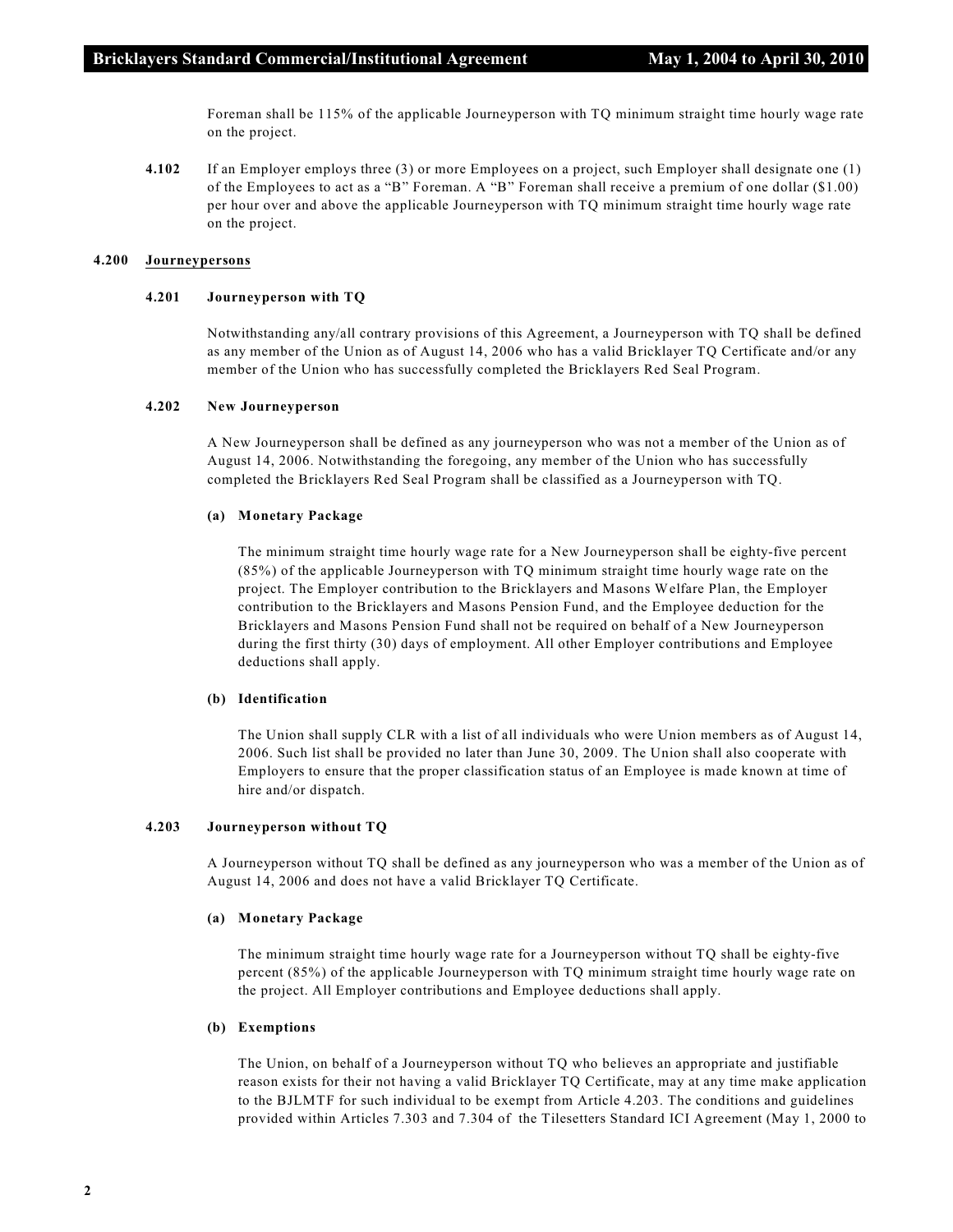April 30, 2004) shall apply to the exemption review process, and the BJLMTF shall substitute for the Tilesetters Joint Advisory Committee in such process.

#### **4.300 Improvers**

#### **4.301 Monetary Package**

The minimum straight time hourly wage rate for an Improver shall be eighty-five percent (85%) of the applicable Journeyperson with TQ minimum straight time hourly wage rate on the project. All Employer contributions and Employee deductions shall apply.

#### **4.302 Scope of Work**

- **(a)** Improvers shall assist Journeypersons with TQ, New Journeypersons and/or Journeypersons without TQ with the performance of their duties.
- **(b)** Improvers shall perform the handling or movement of all equipment and allied materials.
- **(c)** If a Journeyperson with TQ, New Journeyperson and/or Journeyperson without TQ requests an Improver to clean tools, such cleaning shall be done during scheduled working hours prior to the end of shift.
- **(d)** The handling or movement of all masonry materials shall be performed by a member of the Union, regardless of whether or not there is an Improver working on the project.

#### **4.400 Apprentices**

All Apprentices shall be employed in accordance with applicable apprenticeship related provincial legislation. In particular, all Apprentices shall be properly registered as such with the appropriate governing agency and/or organization. Notwithstanding the foregoing, the BJLMTF shall regulate the apprenticeship program, but shall not have the authority to institute rules and/or regulations and/or restrictions which are inconsistent with this Agreement and/or the Bricklayers Red Seal Program.

#### **4.401 Monetary Package**

- **(a)** The minimum straight time hourly wage rate for an Apprentice shall be determined as a percentage of the applicable Journeyperson with TQ minimum straight time hourly wage rate on the project. Refer to Article 4.402 (a) for corresponding percentages.
- **(b)** All Employer contributions and Employee deductions shall apply. Refer to Schedule "B".

#### **4.402 Classification and Recruitment**

**(a)** The Apprentice classification shall consist of the following eight (8) terms. Each term shall consist of six (6) months of work.

|  | A1 $(1st Term)$ Apprentice $(55%)$            |  | A5 $(5^{\text{th}}$ Term) Apprentice $(80\%)$ |  |
|--|-----------------------------------------------|--|-----------------------------------------------|--|
|  | A2 $(2nd Term)$ Apprentice $(60%)$            |  | A6 $(6th Term)$ Apprentice $(85%)$            |  |
|  | A3 $(3rd Term)$ Apprentice $(65%)$            |  | A7 $(7^{\text{th}}$ Term) Apprentice $(90\%)$ |  |
|  | A4 $(4^{\text{th}}$ Term) Apprentice $(75\%)$ |  | A8 $(8^{\text{th}}$ Term) Apprentice $(95\%)$ |  |

**(b)** All new Apprentices shall be classified as an A1  $(1<sup>st</sup> Term)$  Apprentice. Notwithstanding the foregoing, all new Apprentices who have completed a government approved pre-apprentice course shall be granted six (6) months credit towards their apprenticeship.

#### **4.403 Training**

**(a)** The Bricklayers Red Seal Program shall supercede any/all contrary provisions of Article 4.403.Upon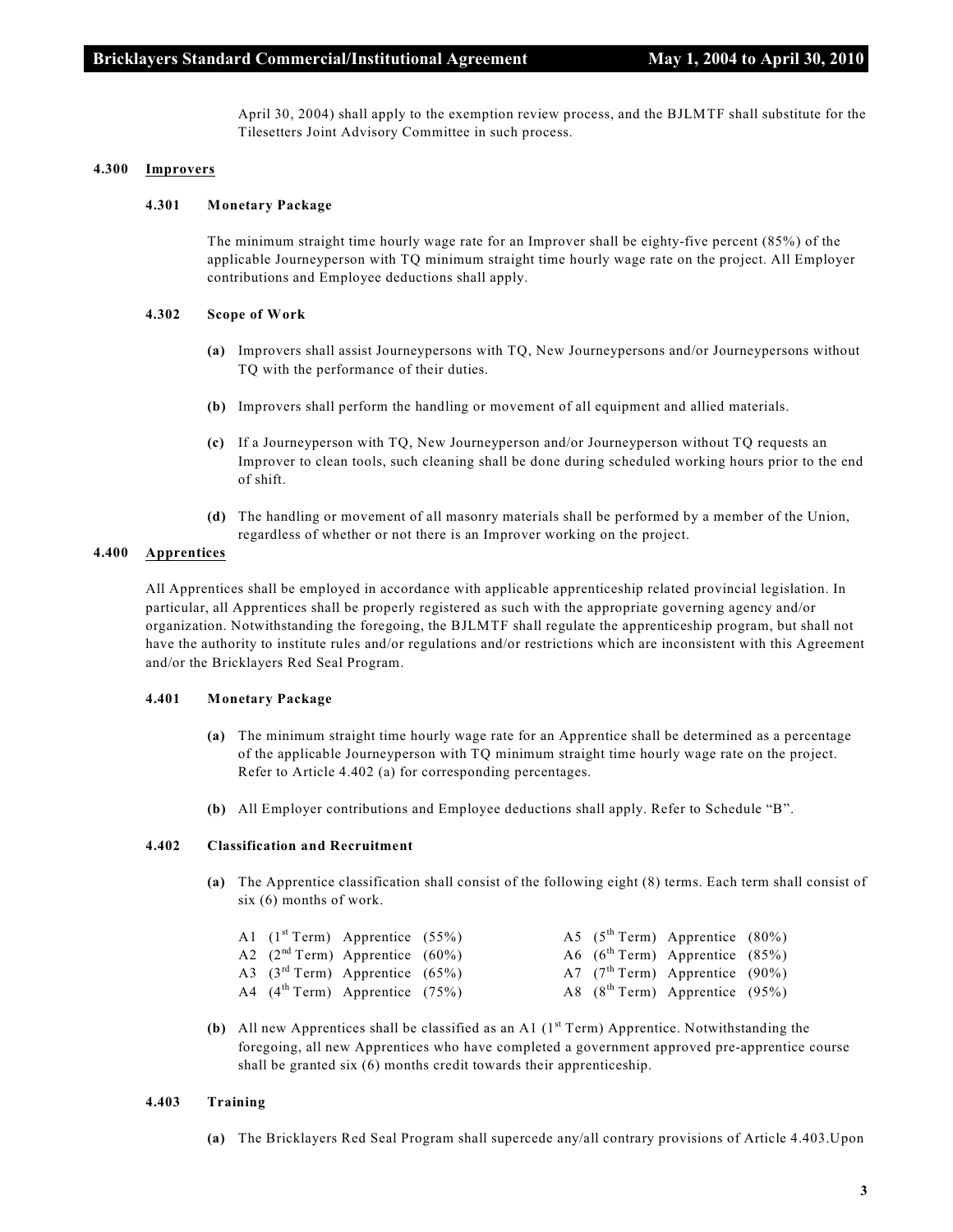completion of the Bricklayers Red Seal Program, the Apprentice shall be reclassified as a Journeyperson with TQ.

**(b)** An Apprentice shall not be permitted to perform work outside of the Union's work jurisdiction after such Apprentice has completed twelve (12) months of his/her apprenticeship. Refer to Appendix "B" for description of the Union's work jurisdiction. Notwithstanding the foregoing, no Apprentice shall be kept on a masonry saw for more than one (1) week at a time.

#### **4.404 Apprentice Log Book**

- **(a)** An Apprentice Log Book shall be developed in which the Apprentice shall maintain an accurate record of his employment hourly work functions, and such Log Book shall include space for verification by a Journeyperson as well as by the Employer.
- **(b)** Apprentices shall ensure their Log Book is complete and up-to-date. Such Log Book shall be reviewed periodically by the Union, and shall be used to determine whether or not the Apprentice is receiving training in accordance with the apprenticeship program.

#### **4.405 Employment Ratios**

The Employer may employ a maximum of one (1) Apprentice for every one (1) Journeyperson (inclusive of Journeypersons with TQ, New Journeypersons and/or Journeypersons without TQ) employed. Such ratio shall be calculated on a company-wide (as opposed to project by project) basis.

#### **4.500 Probationary Employees**

#### **4.501 Hiring and Monetary Package**

- **(a)** The Employer may hire a Probationary Employee(s) for up to ninety (90) working days, during which time the Employer retains the unfettered right to determine such Employee's hourly wage rate and combined annual vacation and statutory holiday pay percentage.
- **(b)** Employer contributions shall not be payable on behalf of a Probationary Employee(s).

#### **4.502 Union Membership**

In the event the Employer retains the Probationary Employee(s) for more than ninety (90) working days, such Employee(s) shall be required to become a member of the Union, shall be classified as an Apprentice, and shall thereafter be governed by the full terms and conditions of this Agreement.

#### **4.600 Pre-Apprentices**

The parties have agreed to establish a Pre-Apprentice classification within this Agreement for work on all Commercial/Institutional projects. The parties have further agreed that the following provisions shall be those which apply to such classification. Such provisions shall govern all conditions of work for a Pre-Apprentice. No other restrictions shall apply.

#### **4.601 Monetary Package**

- **(a)** The minimum straight time hourly wage rate for a Pre-Apprentice shall be ten dollars (\$10.00) per hour. All Employer contributions and Employee deductions shall apply, except as otherwise provided below.
	- **(i)** Neither the Employer contribution to the Bricklayers and Masons Pension Fund nor the Employee deduction for the Bricklayers and Masons Pension Fund shall be required on behalf of a Pre-Apprentice.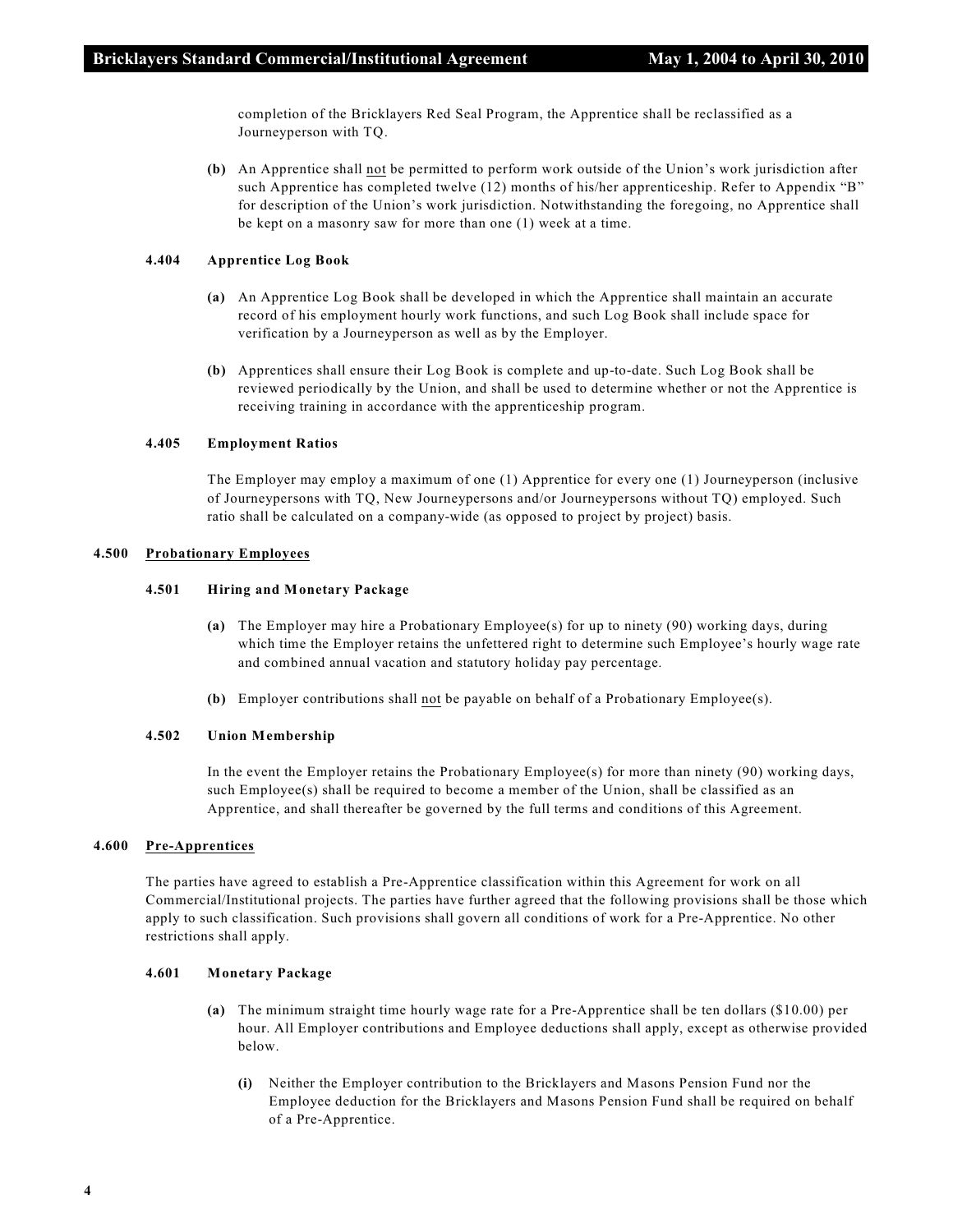**(ii)** A Pre-Apprentice shall not be eligible to participate in the Bricklayers and Masons Welfare Plan until six (6) months after date of hire. During this period, the Employer contribution to the Bricklayers and Masons Welfare Plan shall not be required on behalf of a Pre-Apprentice.

#### **4.602 Advancement**

A Pre-Apprentice may advance to the classification of an Apprentice, or alternatively to the classification of an Improver, upon the recommendation of the Union and the Employer.

#### **4.603 Union Membership**

A Pre-Apprentice shall become a Union member upon hire, and the Union shall charge a Pre-Apprentice no more than one hundred dollars (\$100.00) as a Union membership fee.

#### **ARTICLE 5.000 - MONTHLY REMITTANCES AND RATE CALCULATIONS**

#### **5.100 Monthly Remittances**

- **5.101** The Employer shall remit to the Union all Employer contributions and Employee deductions required in accordance with this Agreement on behalf of Employees working under the terms of this Agreement.
- **5.102** Such remittance shall be made by a single payment, accompanied by a correctly completed Monthly Employer Contribution Report, and shall be received by the Union not later than the fifteenth (15th) calendar day of the month following that for which such payments are payable.
- **5.103** The Union shall notify the Employer, in writing, of any delinquent remittance. If the Employer fails to respond to such notification, within two (2) regular working days of receiving same, the Union shall require the delinquent Employer to pay the greater of either a penalty in the amount of ten percent (10%) of the delinquent remittance, or a sum of fifteen dollars (\$15.00).
- **5.104** Notwithstanding Article 11.200, the Union may also withdraw its members from a delinquent Employer, and such withdrawal shall not be deemed a violation of this Agreement.
- **5.105 (a)** All Employer contributions and Employee deductions required under the terms of this Agreement, are deemed, without exception, to be held in trust by the Employer until remitted in the manner set forth in Article 5.100.
	- **(b)** Furthermore, all Employer contributions and Employee deductions required under the terms of this Agreement, are also deemed, without exception, to be wages due the Employee, which the Employee has chosen to assign to the respective Plans, Funds, Organizations, etc., for the purposes of receiving benefits from same.
	- **(c)** As a result, if the Employer fails to remit all Employer contributions and Employee deductions required under the terms of this Agreement, and/or if the Employer fails to deduct such Employee deductions required under the terms of this Agreement from an Employee's pay cheque, such Employer shall be liable for the full amount due.
- **5.106** As a condition of employment, each Employee shall submit to the Union a written authorization for all Employee deductions required in accordance with this Agreement. Thereafter, if the Employer subsequently fails to make the required Employee deduction(s), such Employer shall be held liable for the amount due.
- **5.107** The Union shall, once each month after receiving the combined monthly remittance from each Employer, allocate and/or distribute the monies of such combined remittances to the various Plans, Funds, Organizations, etc. in the appropriate manner. The Union acknowledges that such Plans, Funds, Organizations, etc. are entitled to receive such monies, and that such monies are, in fact, held in trust by the Union until properly allocated and/or distributed.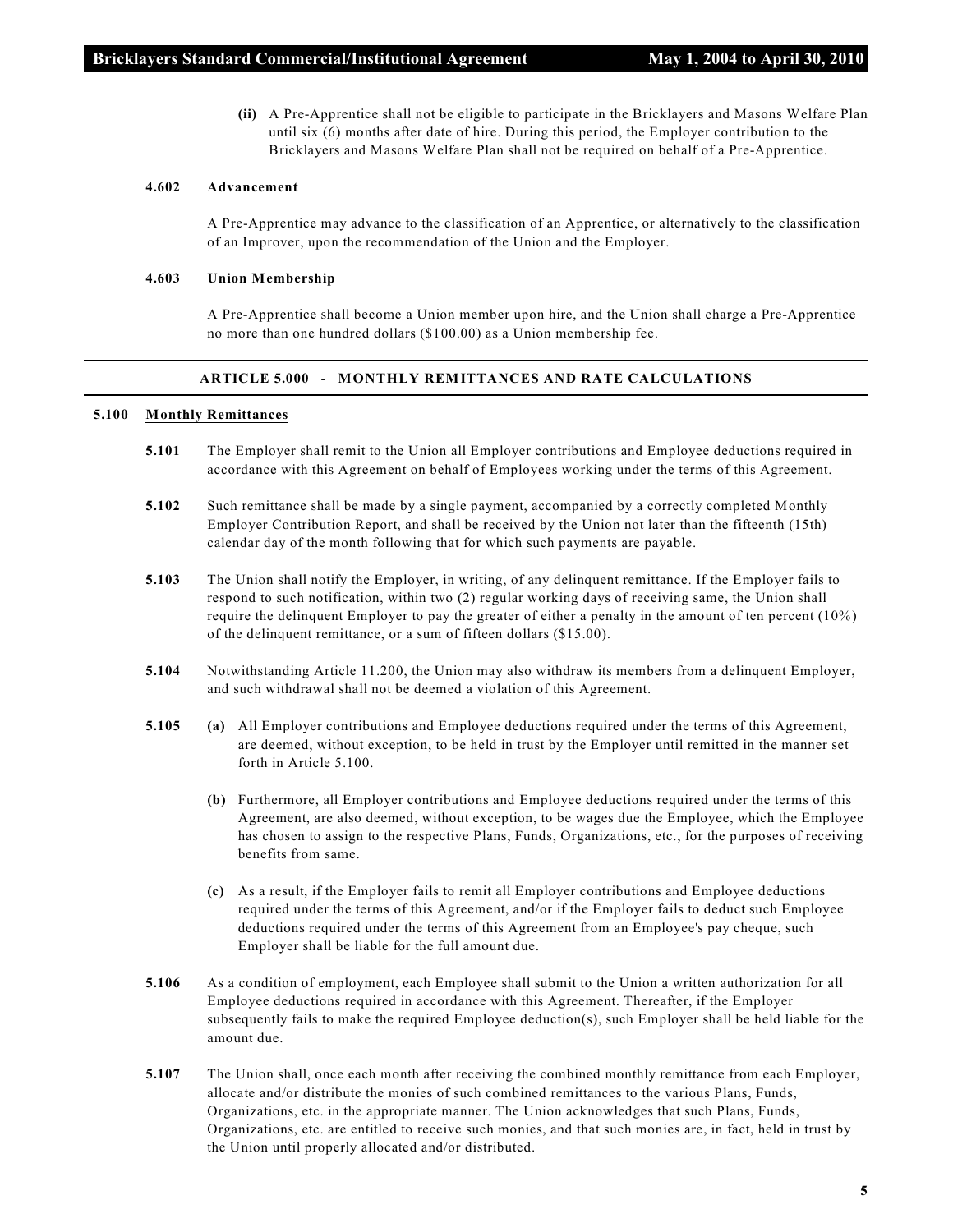#### **5.200 Calculation of Monetary Package and Wage Rates**

The Union and CLR shall mutually agree on all calculations involved in determining the breakdown of the monetary package, and hourly wage rates for all Employee classifications and/or premiums requiring calculation. The Union and CLR shall mutually agree on the format of the Monthly Employer Contribution Report. Such mutual agreements shall be reached prior to such information and/or documents being distributed to either the Union membership and/or any Employer signatory to this Agreement. The foregoing shall not be interpreted to mean the Union does not retain sole authority to determine allocation of the monetary package.

#### **5.300 Wage Security Bond**

Refer to Appendix "C".

#### **5.400 Inspection of Employer Records**

- **5.401** The Trustees of the Bricklayers and Masons Welfare Plan and Pension Fund may appoint an independent accounting firm to inspect the payroll and monthly remittance records of a delinquent Employer. Notwithstanding the foregoing, only Employer records for the immediately preceding twelve (12) month period shall be subject to inspection.
- **5.402** Such inspection shall take place during regular working hours and the results shall be reported to the various Plans, Funds, Organizations, etc. in respect of which Employer contributions and/or Employee deductions are required in accordance with this Agreement.
- **5.403** In the event such inspection reveals that the Employer did not properly remit any/all Employer contributions and/or Employee deductions required in accordance with this Agreement, the Employer shall, at the direction of the Trustees, be required to remit all outstanding Employer contributions and/or Employee deductions, and/or reimburse the Bricklayers and Masons Welfare Plan and Pension Fund for the cost of the inspection.
- **5.404** Refer also Article 5.104.

#### **ARTICLE 6.000 - BRICKLAYERS AND MASONS WELFARE PLAN AND PENSION FUND**

Refer to the Bricklayers Standard ICI Agreement (May 1, 2000 to April 30, 2004) for the applicable Employer contributions for all hours worked prior to July 1, 2006.

#### **6.100 Administration**

The Bricklayers and Masons Welfare Plan and Pension Fund shall be administered by a Board of Trustees consisting of four (4) representatives appointed by the MCA of BC and four (4) representatives appointed by the Union. The Employers signatory to this Agreement hereby delegate all rights to representation on the Board of Trustees to the MCA of BC.

#### **6.200 Bricklayers and Masons Welfare Plan**

The Employer shall contribute the required amount to the Bricklayers and Masons Welfare Plan in the manner set forth in Article 5.000. The required amount, and the effective date applicable thereto, shall be as stipulated within Schedule "B".

#### **6.300 Bricklayers and Masons Pension Fund**

**6.301** The Employer shall contribute the required amount to the Bricklayers and Masons Pension Fund in the manner set forth in Article 5.000. The required amount, and the effective date applicable thereto, shall be as stipulated within Schedule "B". The Employer shall annually issue to each Employee, on his T-4 slip, a statement of contributions made to the Pension Fund on behalf of such Employee.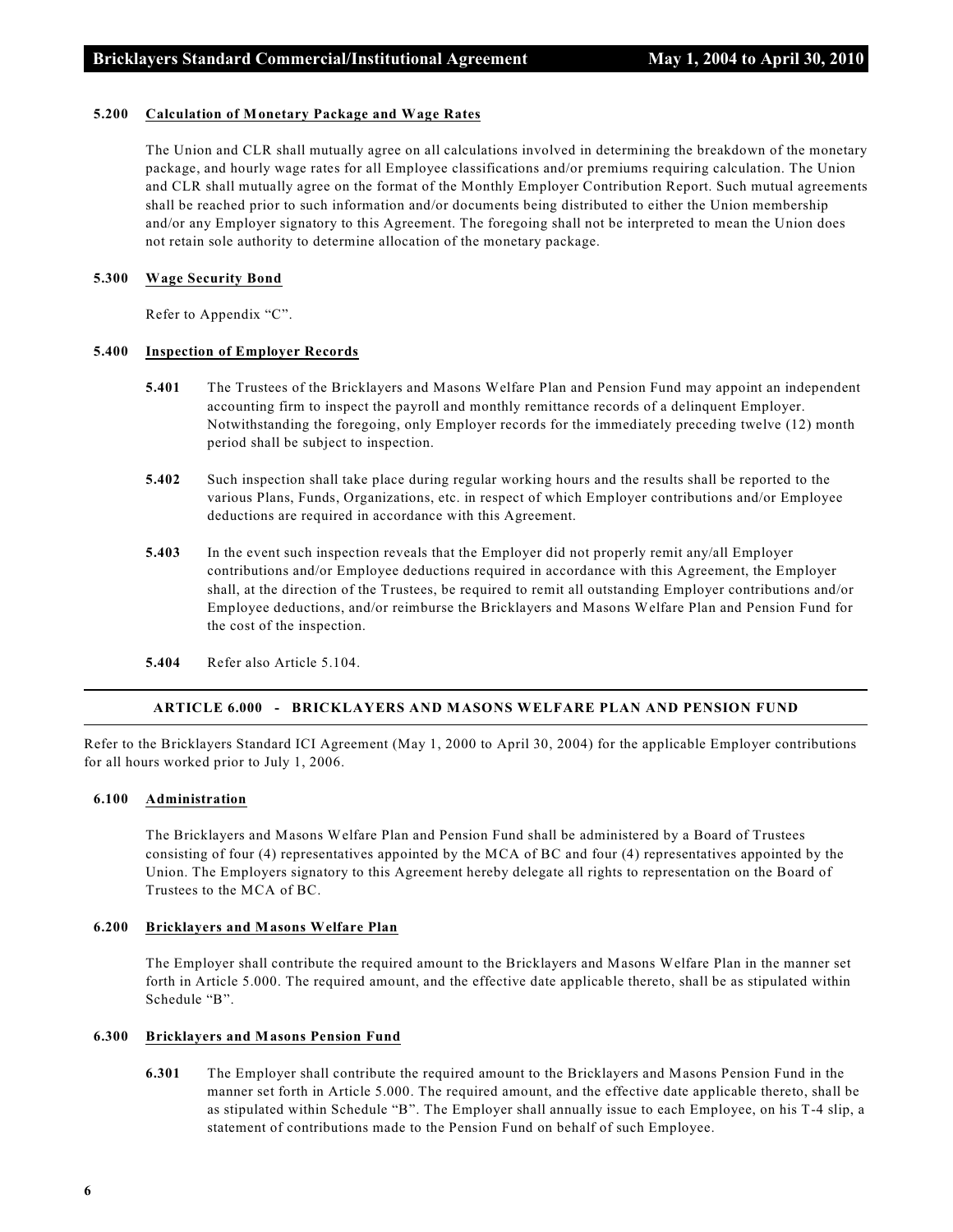**6.302** The Employer shall process an Employee deduction for the Bricklayers and Masons Pension Fund in the manner set forth in Article 5.000. The required amount of the deduction, and the effective date applicable thereto, shall be as stipulated within Schedule "B".

#### **ARTICLE 7.000 - UNION DUES AND UNION REPRESENTATIVES**

#### **7.100 Union Dues**

The Employer shall deduct Union Dues of such amount(s) as the Union directs, on a monthly, weekly and/or hourly basis, and shall forward such deductions in the manner set forth in Article 5.000. Notwithstanding the foregoing, the Union shall provide the Employer with not less than thirty (30) days written notice of a change in the Union Dues deduction amount(s). Refer also to Schedule "B".

#### **7.200 Union Permit Fees**

The Union retains the right to direct Employers to deduct a monthly permit fee from the pay cheque of any/all Employees working for such Employer under the terms of a Union permit, as opposed to Union membership. The amount of such permit fee shall be sixty dollars (\$60.00) per month, unless otherwise adjusted by the Union. Appropriate notice shall be given CLR and signatory Employers upon any adjustment to the amount of the monthly permit fee.

#### **7.300 Union Representatives**

- **7.301** Union Representatives, in the carrying out of their regular duties, shall be permitted access to a project during the meal period(s), but at any other time shall first be required to notify the Employer.
- **7.302** Job Stewards shall be recognized on all projects and they shall not be discriminated against. The Union shall notify the Employer, in writing, of the name of the Job Steward and any subsequent change thereto.
- **7.303** The Employer shall allow time off work, without pay, for any Employee who is serving on a Union committee or for purposes of serving as a Union delegate to any conference or function, provided that this can be accomplished without cost to the Employer. Any Employee who acts within the scope of the foregoing shall not lose his/her job or be discriminated against for so acting.

#### **ARTICLE 8.000 - INDUSTRY FUNDS**

Refer to the Bricklayers Standard ICI Agreement (May 1, 2000 to April 30, 2004) for the applicable Employer contributions for all hours worked prior to July 1, 2006.

#### **8.100 Bricklayers Joint Labour-Management Training Fund (BJLMTF)**

Effective July 1, 2006 the Employer shall contribute fifty cents (\$0.50) per hour worked to the Bricklayers Joint Labour-Management Training Fund (BJLMTF) in the manner set forth in Article 5.000. The BJLMTF shall be established and administered in the manner provided for within the Bricklayers Standard Industrial Agreement.

#### **8.200 MCA of BC Fund**

Effective July 1, 2006, the Employer shall contribute fifty cents (\$0.50) per hour worked plus forty-five dollars (\$45.00) per month to the MCA of BC Fund in the manner set forth in Article 5.000. Notwithstanding the foregoing, the MCA of BC may alter either the hourly and/or monthly contribution amount by providing the Union with sixty (60) calendar days written notice of their intention to do so. Any cost incurred by the Union during the term of this Agreement as a direct result of having to change the Monthly Employer Contribution Report due to an increase/decrease in the MCA of BC Fund contribution amount(s) shall be borne by the MCA of BC.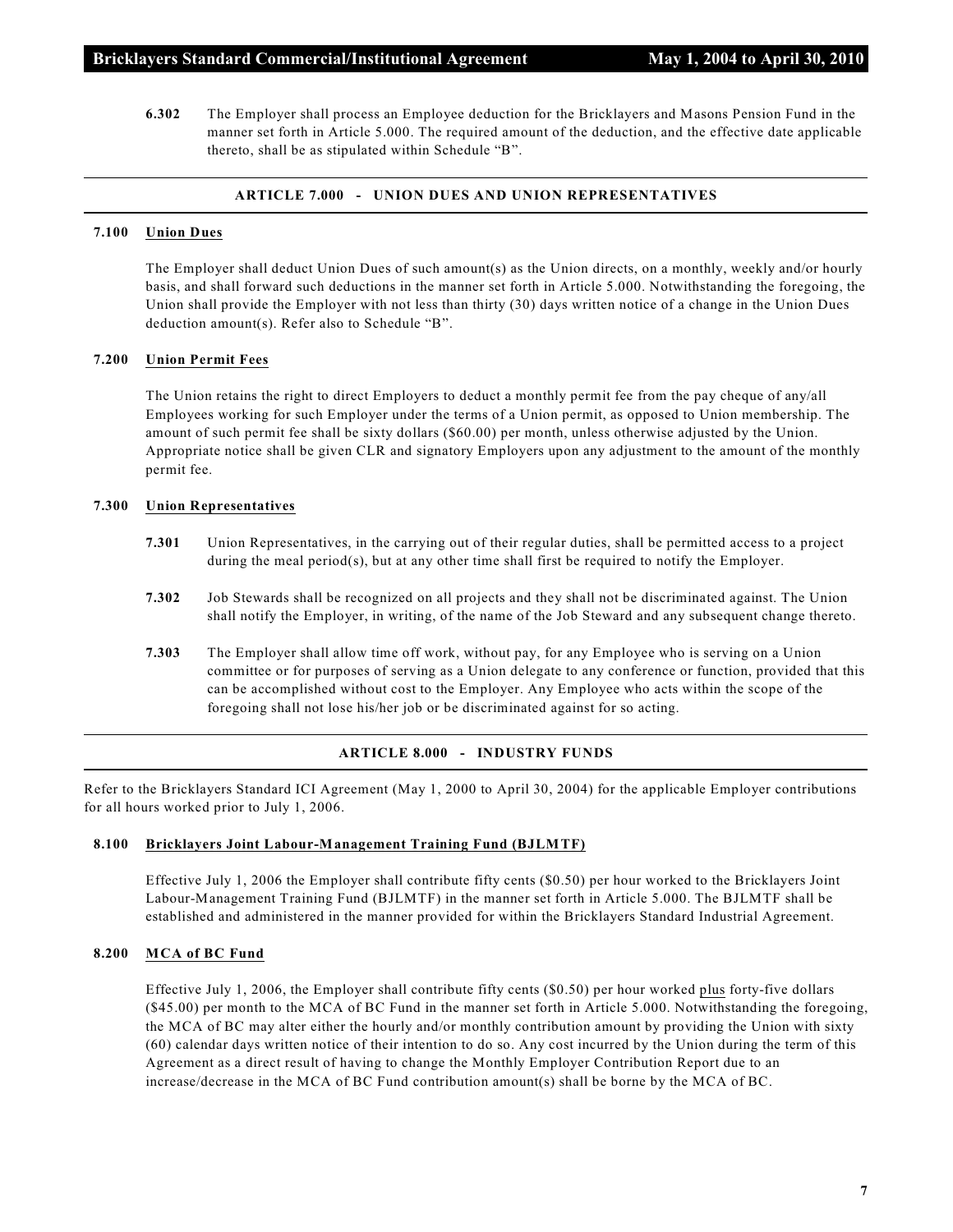#### **8.300 Contract Administration Fund**

#### **8.301 Employer Contribution**

The Employer shall contribute thirteen cents (\$0.13) per hour worked, inclusive of GST, to the Contract Administration Fund in the manner set forth in Article 5.000. CLR may alter this amount by providing the Union with sixty (60) calendar days written notice. Any cost incurred by the Union with respect to having to change the Monthly Employer Contribution Report, as a direct result of a change in the Contract Administration Fund contribution amount, shall be borne by CLR.

#### **8.302 Union Collection and Payment**

- **(a)** The Union shall collect and forward to CLR, without exception, all monies designated for the Contract Administration Fund and received in accordance with the Monthly Employer Contribution Report.
- **(b)** Such payment to CLR shall be made by the Union not later than the last day of the month in which such amount was received and shall be accompanied with a summary report form which shall include at least the following information for each Employer from whom contributions were collected:
	- name of Employer,
	- number of contribution hours,
	- total contribution amount, and
	- period for which contributions were payable.
- **(c)** The Union shall be entitled to deduct an amount equal to six percent (6%) of the total collected Employer contributions to the Contract Administration Fund to cover administration costs, prior to forwarding such contributions to CLR. The amount of such deduction shall also be included on the form provided for in Article 8.302 (b).
- **(d)** A designated representative of CLR may inspect, upon appointment, the receipts and records of the Union related to the Contract Administration Fund.

#### **8.400 Trade Union Council Funds**

#### **8.401 BCYT Fund**

The Employer shall deduct ten cents (\$0.10) per hour worked from each Employee's pay cheque, and shall remit such deduction to the BCYT Fund in the manner set forth in Article 5.000.

#### **8.402 BCBCBTU Fund**

The Employer shall contribute one cent (\$0.01) per hour worked to the BCBCBTU Fund in the manner set forth in Article 5.000. Notwithstanding the foregoing, such contribution shall continue only for as long as the Bargaining Council structure continues to exist pursuant to the *Labour Relations Code*.

#### **8.500 Rehabilitation Plan**

The Employer shall contribute two cents (\$0.02) per hour worked to the BC Construction Industry Rehabilitation Plan in the manner set forth in Article 5.000.

#### **8.600 Jurisdictional Assignment Plan**

#### **8.601 Employer Contribution**

The Employer shall contribute one cent (\$0.01) per hour worked to Jurisdictional Assignment Plan in the manner set forth in Article 5.000.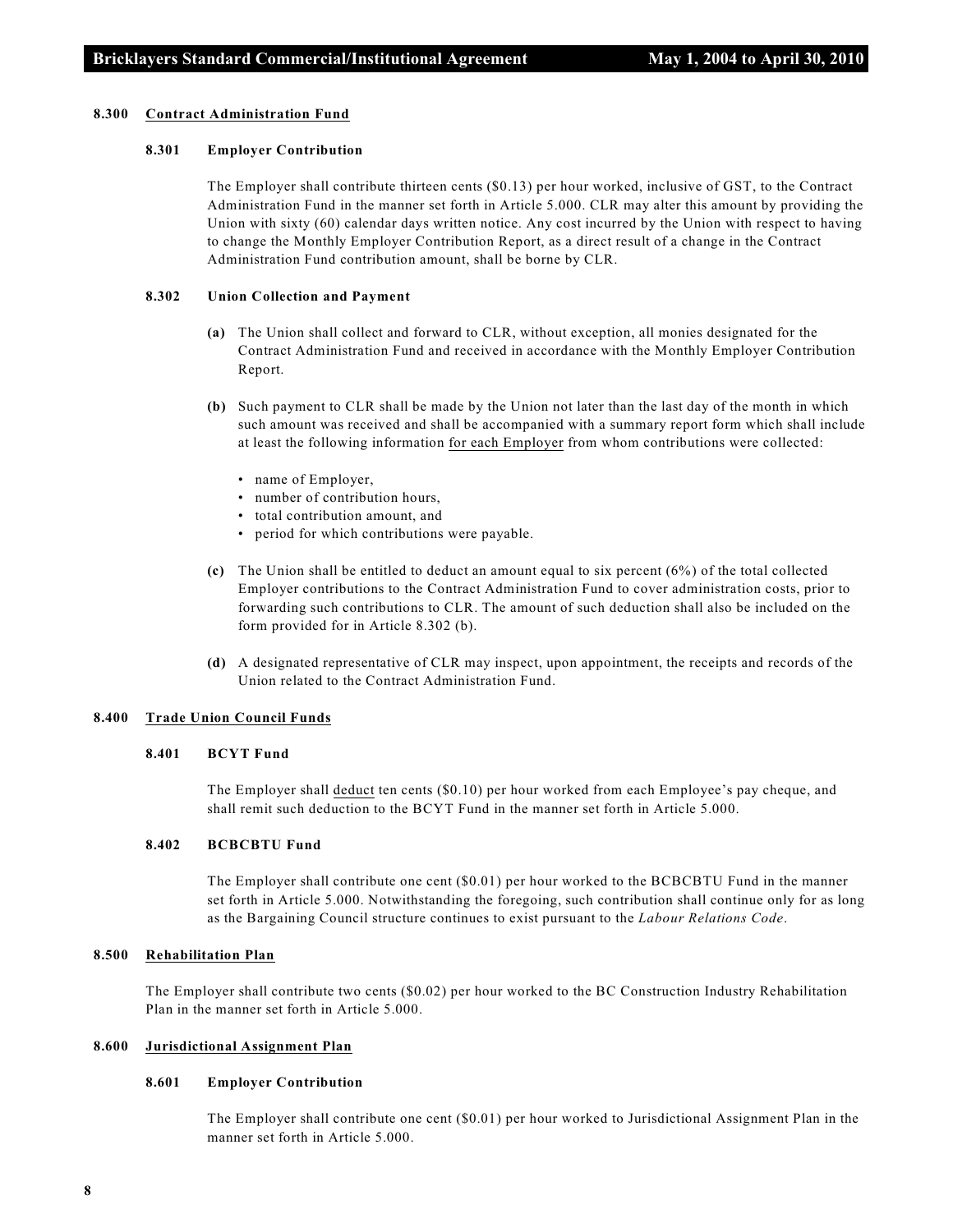#### **8.602 Application**

The Jurisdictional Assignment Plan, as agreed to by and between the BCYT and CLR, shall be binding upon the parties. Notwithstanding the foregoing, where the Employer makes an assignment of work to another constituent union or local union of the BCBCBTU, which is challenged under the Jurisdictional Assignment Plan, the Union will not make any claim or bring any independent action for back pay or any other damages through the Umpire, Arbitration or the LRB, unless the Union has obtained a ruling from the Umpire in its favour, in which event the Union shall be entitled to claim damages through collective agreement arbitration for noncompliance with the Umpire's ruling for the period subsequent to the ruling.

#### **ARTICLE 9.000 - HOURS OF WORK**

#### **9.100 Shifts**

#### **9.101 Starting and Stopping**

- **(a)** Notwithstanding any/all contrary provisions of this Agreement, the scheduled start time of any shift may be varied by up to one (1) hour earlier or later at the discretion of the Employer.
- **(b)** Employees shall be at the work place and ready to start work at the designated starting time, except as may otherwise be provided by this Agreement.
- **(c)** A five (5) minute pick-up shall be allowed prior to end of shift.
- **(d)** The Employer shall provide an Employee with one (1) hours notice of termination of employment, or one hours pay in lieu thereof.

#### **9.102 Day Shift**

The regular work day shall be eight (8) hours between the hours of 7:30 am and 4:00 pm, with a one-half (½) hour mid-shift lunch break. The regular work week shall be five (5) days, forty (40) hours, between 7:30 am Monday and 4:00 pm Friday.

#### **9.103 Afternoon and Night Shift**

The Employer may schedule an afternoon and/or night shift if/as required. Two (2) consecutive days shall be necessary to constitute an afternoon shift and three (3) consecutive days shall be necessary to constitute a night shift. It shall not be necessary for there to be a day shift in order for there to be an afternoon and/or a night shift.

#### **9.104 Shift Premiums**

The Employer shall pay a shift premium over and above the otherwise applicable minimum straight time hourly wage rate to any Employee who is employed on an afternoon or night shift. Such shift premium shall be paid in accordance with the following schedule.

| Day Shift:       | No shift premium.                                                                                                                                                                                                                                                              |
|------------------|--------------------------------------------------------------------------------------------------------------------------------------------------------------------------------------------------------------------------------------------------------------------------------|
| Afternoon Shift: | The applicable minimum straight time hourly wage rate shall be increased by seven<br>percent $(7.0\%)$ for each hour worked on any shift which commences between 3:30 pm<br>and 8:30 pm. Second and subsequent meal breaks are not considered to be hours<br>worked.           |
| Night Shift:     | The applicable minimum straight time hourly wage rate shall be increased by sixteen<br>percent $(16.0\%)$ for each hour worked on any shift which commences between 8:30<br>pm and before 1:01 am. Second and subsequent meal breaks are not considered to be<br>hours worked. |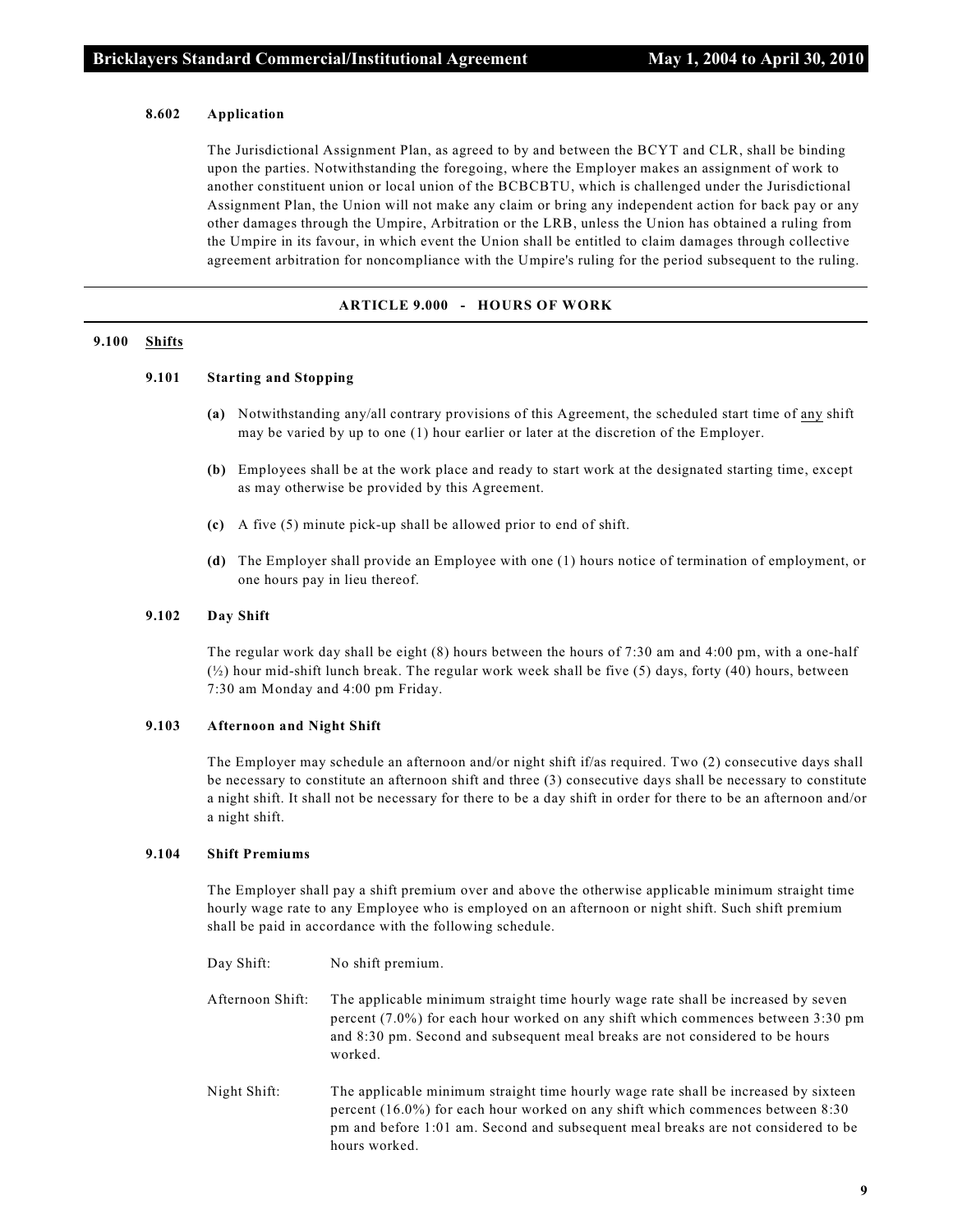Notwithstanding any contrary interpretation of the foregoing schedule, a shift commencing at 3:30 pm shall be deemed to be an afternoon shift and a shift commencing at 8:30 pm shall be deemed to be a night shift. Overtime on afternoon and night shifts shall be payable for all hours of work performed in excess of eight (8) hours per shift.

#### **9.200 Compressed Work Week**

A compressed work week may be established by the Employer. The terms and conditions of such compressed work week shall be as follows and shall supercede any/all contrary provisions of the Agreement.

#### **9.201 Hours of Work**

- **(a)** Ten (10) straight time hours (7:30 am to 6:00 pm, inclusive of a meal break) shall constitute the compressed work week day shift. Forty (40) straight time hours, Monday through Thursday inclusive, or Tuesday through Friday inclusive, shall constitute the regular work week.
- **(b)** Ten (10) straight time hours (6:00 pm to 4:30 am, inclusive of a meal break) shall constitute the compressed work week afternoon shift. Forty (40) straight time hours, Monday through Thursday inclusive, or Tuesday through Friday inclusive, shall constitute the regular work week. The applicable shift premium shall apply.
- **(c)** Notwithstanding Articles 9.201 (a) and (b), the scheduled start time of the shift may be varied by up to one (1) hour earlier or later at the discretion of the Employer.

#### **9.202 Overtime**

- **(a)** The first ten (10) hours of overtime worked on the Friday of a Monday through Thursday compressed work week, or on the Monday of a Tuesday through Friday compressed work week, shall be payable at one and one-half  $(1/2)$  times the otherwise applicable minimum straight time hourly wage rate.
- **(b)** The first eight (8) hours of overtime worked on a Saturday shall be payable at one and one-half (1½) times the otherwise applicable minimum straight time hourly wage rate.
- **(c)** All other overtime hours, including all hours worked in excess of ten (10) hours per day, all hours worked in excess of eight (8) hours on a Saturday, and all hours worked on Sundays and statutory holidays, shall be payable at two (2) times the otherwise applicable minimum straight time hourly wage rate.

#### **9.203 Statutory Holidays**

Unless otherwise mutually agreed upon by the parties,

- **(a)** when a statutory holiday falls on the Friday of a Monday through Thursday compressed work week, such statutory holiday shall be observed on the Thursday.
- **(b)** when a statutory holiday falls on the Monday of a Tuesday through Friday compressed work week, such statutory holiday shall be observed on the Tuesday.
- **(c)** when a statutory holiday falls on a regular work day of a compressed work week, such statutory holiday shall be observed on such regular work day.

#### **9.300 Inclement Weather Reporting Time**

**9.301** If an Employee reports for work at the Employer's shop or project site and work is not available due to inclement weather, such Employee shall be paid a twenty five dollar (\$25.00) gas allowance providing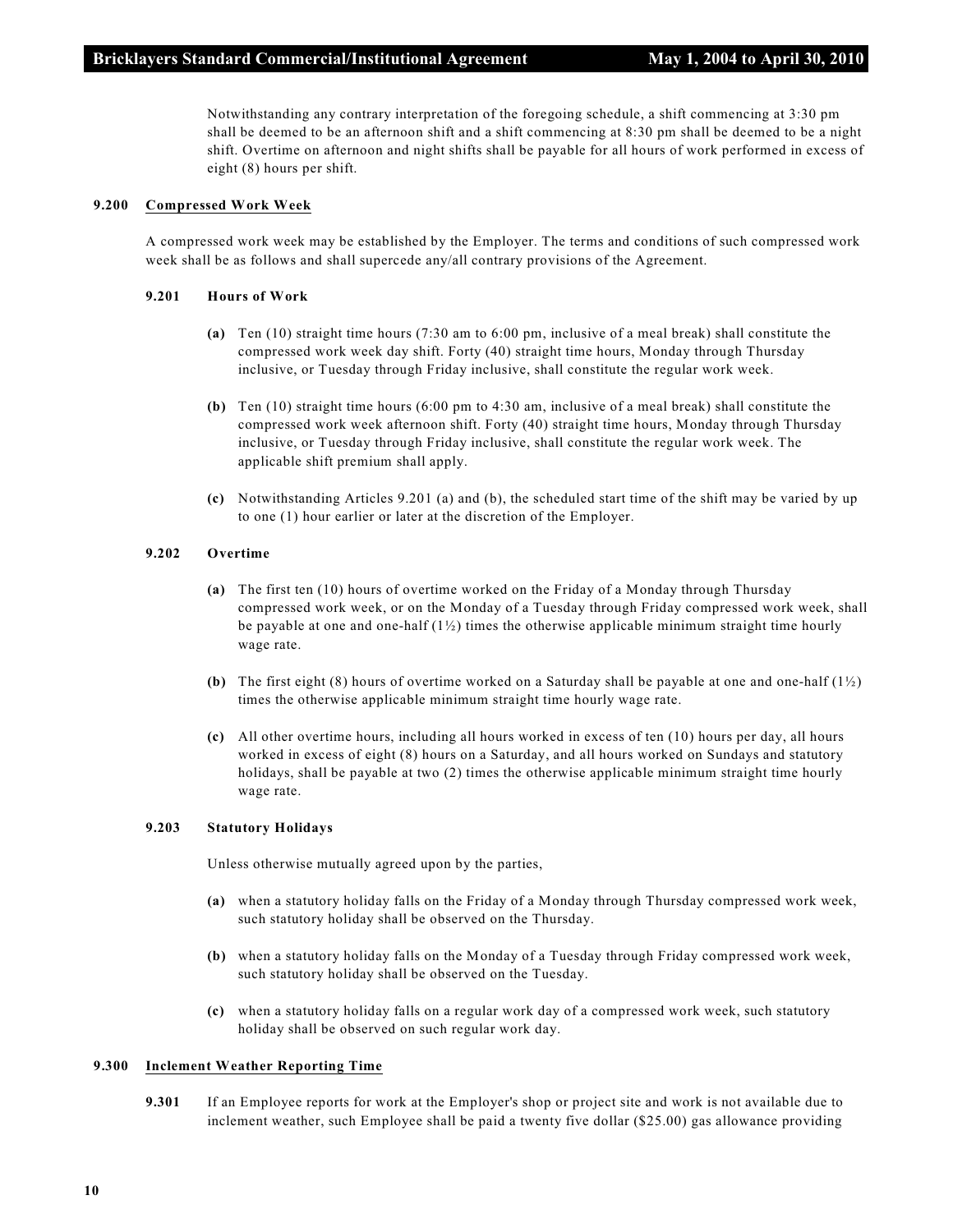said Employee remains at the shop or project site for a minimum of one (1) hour, or such lesser time as may be required by the Employer, after the designated starting time.

- **9.302** Notwithstanding Article 9.301, no gas allowance shall be paid to an Employee who has been notified by the Employer not to report for work, providing such notification was provided not less than two (2) hours prior to the designated starting time.
- **9.303** An Employee shall not receive any additional reporting pay.

#### **9.400 Overtime**

#### **9.401 Definition**

All work performed before or after the regular working shift (day shift, afternoon shift or night shift) in any one (1) day shall be considered overtime until a break of eight (8) hours occurs, and shall be paid for at the applicable overtime rate. Any Employee required to work before a break of eight (8) hours occurs shall be paid at the applicable overtime rate until such time as a break of eight (8) hours occurs.

#### **9.402 Premiums**

- **(a)** The first two (2) hours of overtime, Monday through Friday, shall be paid at one and one-half (1½) times the otherwise applicable straight time hourly wage rate.
- **(b) (i)** The first eight (8) hours of overtime on Saturdays shall be paid at one and one-half  $(1/2)$  times the otherwise applicable minimum straight time hourly wage rate.
	- **(ii)** All other overtime, and all overtime on Sundays and statutory holidays, shall be paid at two (2) times the otherwise applicable straight time hourly wage rate.

#### **9.500 Meal Breaks and Rest Periods**

#### **9.501 Meal Breaks**

- **(a)** A one-half (½) hour meal break shall be provided during each working shift at approximately the middle of such shift. This break shall not be considered as time worked. Notwithstanding the foregoing, a one (1) hour meal break may be implemented on a project(s) if/as appropriate, providing the Union is notified prior to implementation.
- **(b)** If a working shift is to exceed ten (10) hours, a second meal break of one-half (½) hour shall be provided at the end of eight (8) hours, and at four (4) hour intervals thereafter. The meal shall be a "hot meal", and shall be supplied by the Employer at no cost to the Employee. This break shall be considered as time worked, and shall be paid for at the otherwise applicable minimum straight time hourly wage rate. Notwithstanding the foregoing, in the event the Employer is unable to provide a "hot meal", each Employee shall receive a meal allowance of twenty-five dollars (\$25.00) in lieu thereof.

#### **9.502 Rest Periods**

- **(a)** Two (2) rest periods of ten (10) minutes duration each shall be provided during a scheduled eight (8) hour or nine (9) hour shift. Notwithstanding the foregoing, a third rest period of ten (10) minutes duration shall be provided after eight (8) hours if the shift is subsequently extended beyond eight (8) hours or nine (9) hours up to a maximum of ten (10) hours.
- **(b)** Notwithstanding Article 9.502 (a), only two (2) rest periods shall be provided on a scheduled shift of ten (10) hours, however each such rest period shall be of fifteen (15) minutes duration.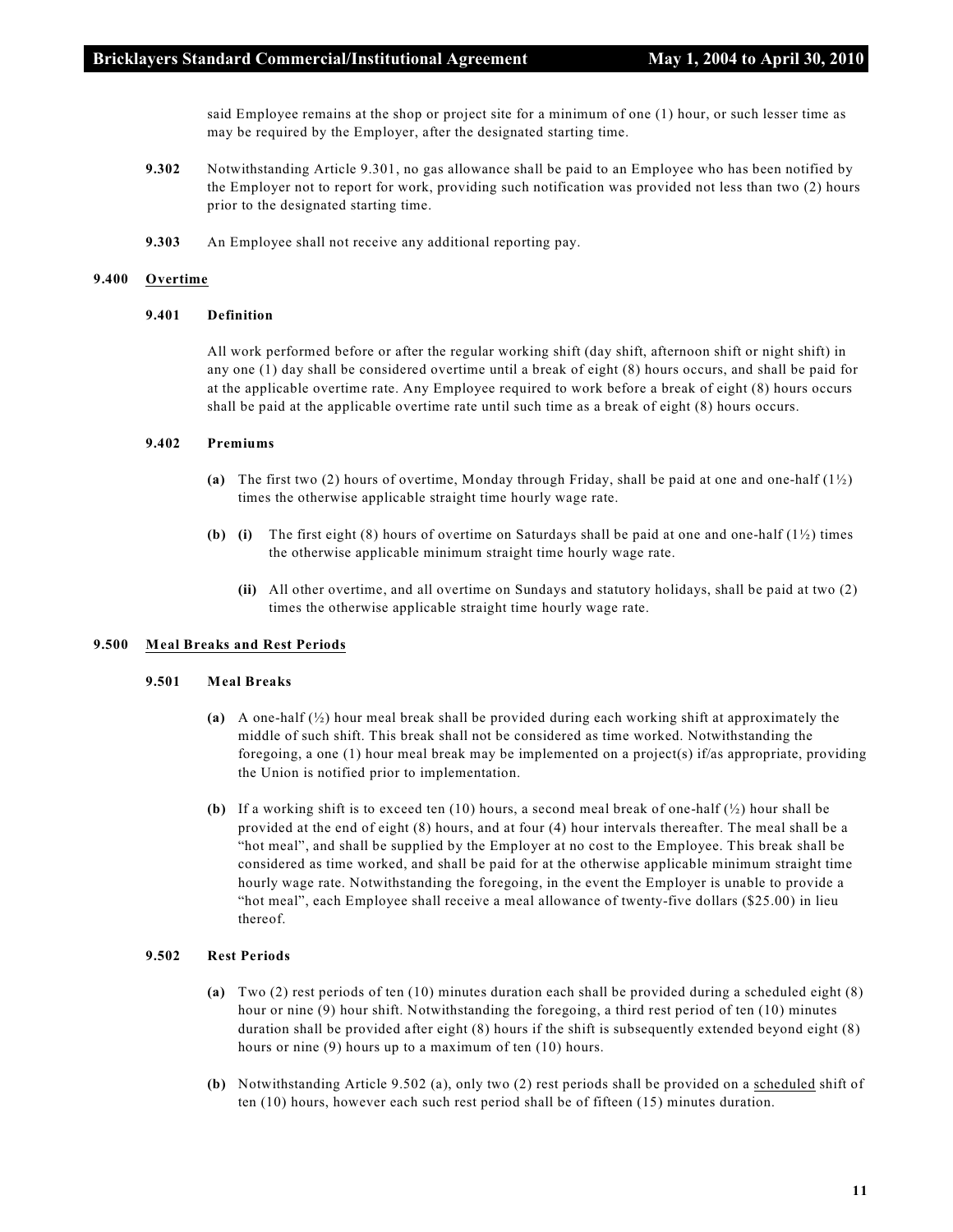**(c)** Rest periods shall be taken at a location determined by mutual agreement between the Employer and the Employees.

#### **ARTICLE 10.000 - ANNUAL VACATION AND STATUTORY HOLIDAYS**

#### **10.100 Annual Vacation Pay and Statutory Holiday Pay**

- **10.101** Annual vacation pay of six percent (6%) and statutory holiday pay of four percent (4%) shall be combined in an amount equal to ten percent (10%). Upon termination, an Employee shall receive all annual vacation pay and statutory holiday pay owing.
- **10.102** Such combined annual vacation pay and statutory holiday pay of ten percent (10%) shall:
	- **(a)** include any additional statutory holiday(s) which may be declared by the Federal and/or Provincial Government,
	- **(b)** be calculated only on the gross hourly earnings of each Employee regardless of the number of hours worked,
	- **(c)** not be calculated on Employer contributions required in accordance with this Agreement.
	- **(d)** accrue to each Employee's credit, and
	- **(e)** be paid by the Employer every pay period on each Employee's pay cheque.

#### **10.200 Annual Vacation**

An Employee may take up to three (3) weeks of annual vacation in any calendar year. The vacation period shall be arranged by mutual agreement between such Employee and the Employer.

#### **10.300 Statutory Holidays**

The following statutory holidays shall apply to work performed in accordance with this Agreement.

- 10.301 New Year's Day, Heritage Day (3<sup>rd</sup> Monday in February), Good Friday, Easter Monday, Victoria Day, Canada Day, Friday preceding BC Day, BC Day, Friday preceding Labour Day, Labour Day, Thanksgiving Day, Remembrance Day, Christmas Day, Boxing Day, and/or any other day so proclaimed by the Federal, Provincial, or Territorial Governments. Refer also to Article 10.303.
- **10.302 (a)** When a statutory holiday falls on a Saturday or Sunday, the following work day(s) shall be observed in place thereof.
	- **(b)** All work performed on statutory holidays, or days observed in place thereof, shall be paid for at two (2) times the otherwise applicable straight time hourly wage rate, in addition to the annual vacation pay and statutory holiday pay provided for in Article 10.100.
	- **(c)** No work shall be performed on Labour Day, except to save life or property. An Employee shall not be discriminated against for refusing to work on Christmas Day.
- **10.303** Notwithstanding Article 10.301, Heritage Day (3<sup>rd</sup> Monday in February) and the Friday preceding Labour Day may be floated, and the day therefore worked at straight time rates, with an alternate day scheduled to be taken off as mutually agreed between the Employer and the Employee.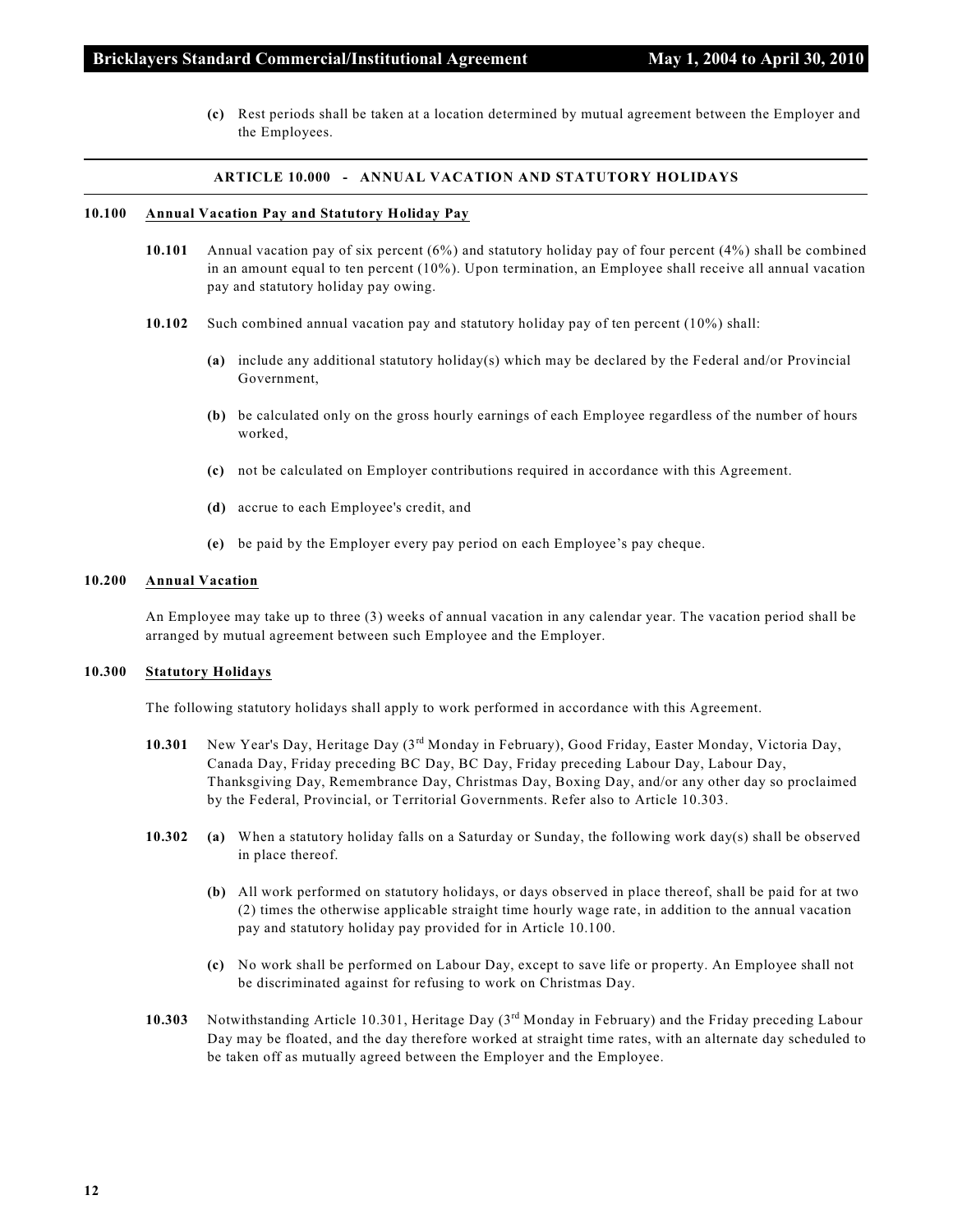#### **ARTICLE 11.000 - HIRING AND UNION SECURITY**

#### **11.100 Hiring**

#### **11.101 Name Request**

The Employer shall have the exclusive right to hire one hundred percent (100%) of all Employees required, including Foremen, on a "name request" basis.

#### **11.102 Union Membership**

- **(a)** All Employees must be a member of the Union. Any Employee cleared through the Union and working on a temporary basis shall be laid off when a Union member(s) is available or when economically possible.
- **(b)** Notwithstanding Article 11.102 (a), in the event competent and acceptable Union members are not available for dispatch, the Employer shall have the right to employ such other workers as the Employer wishes. Such workers shall receive a clearance from the Union prior to commencing work, and such clearance shall not be unreasonably withheld.

#### **11.103 Layoff**

The Employer shall advise the Job Steward as to the reason for the layoff or discharge of an Employee.

#### **11.104 Productivity**

The Union acknowledges that a qualified and competent labour force, capable of performing at a satisfactory level of productivity, is required by the Employer in order to compete successfully against other contractors engaged in the masonry industry who are operating in the open shop sector. The Union further acknowledges that all Employees are expected to perform at a level of productivity satisfactory to their Employer. As a result, the Union shall ensure that a qualified, competent, and productive labour force is readily available to all signatory Employers, and shall work with such Employers via the BJLMTF to increase the overall skills and productivity of Union members. Refer also to Article 15.000.

#### **11.200 Withdrawal of Labour**

- **11.201** Subject to reasonable notice given to the Employer(s), in writing, it shall not be a violation of this Agreement for the Union to withdraw its members from a project(s) for:
	- **(a)** the purpose of rendering assistance to labour organizations,
	- **(b)** refusal on the part of Union members to handle any materials, equipment or product declared unfair by a Building Trades Council(s); or manufactured, assembled or produced by an Employer whose Employees are on strike against or are locked out by an Employer, and
	- **(c)** refusal on the part of Union members to work with any Employee employed by the Employer who is in contravention of Article 11.102.
- **11.202** When such removal takes place, the Union shall authorize Employees on the project(s) to carefully put away all tools, materials, equipment or any other property of the Employer in a safe manner and to the entire satisfaction of the Employer.
- **11.203** Notwithstanding any/all contrary provisions of this Agreement, the Employer retains the unfettered right to work on any project on which non Union and/or non Building Trade Union workers are employed by an Employer(s) who is/are not signatory to this Agreement.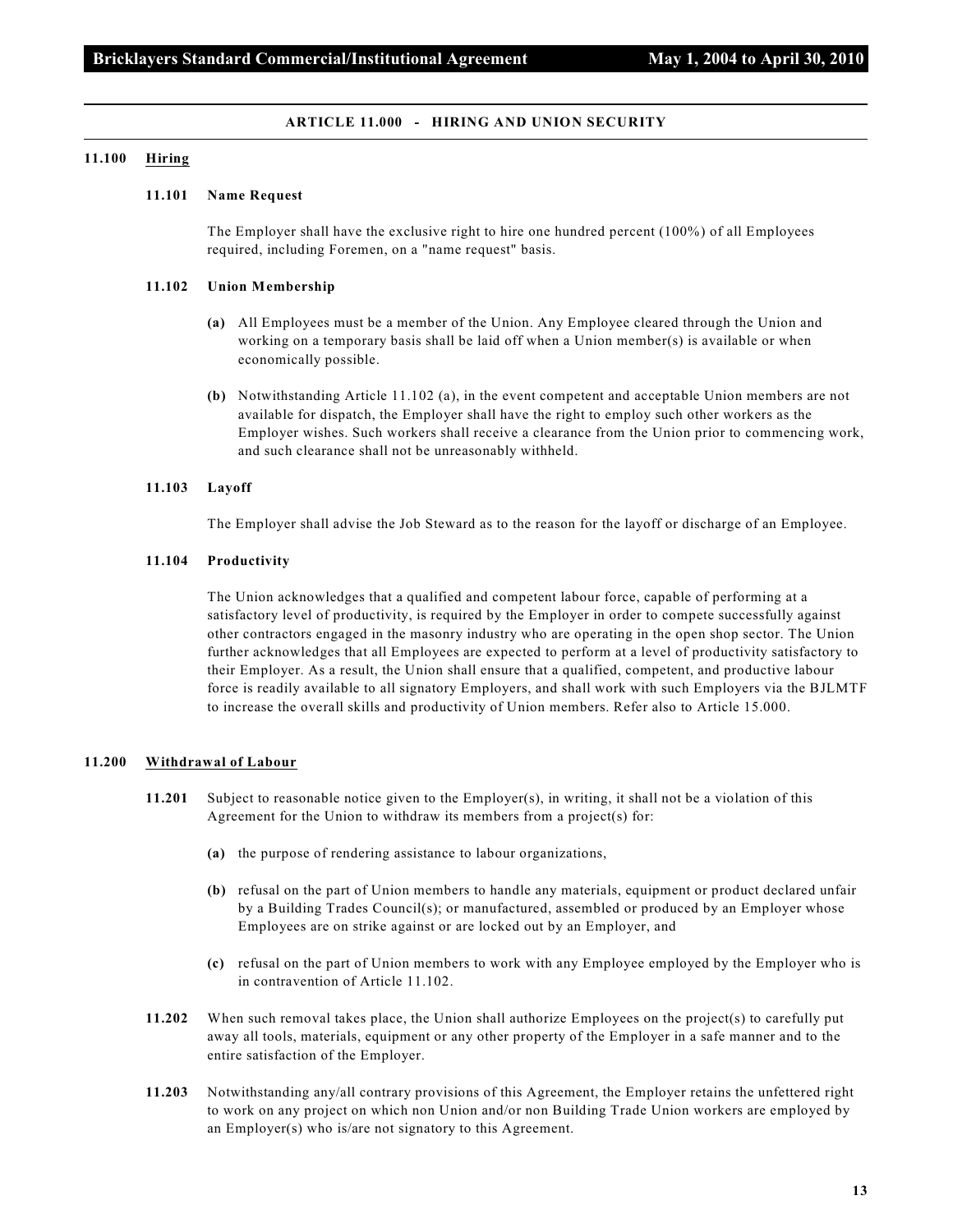**11.204** Refer also to Article 5.104.

#### **11.300 Sub-Contracting**

- **11.301** The Employer shall not let contracts or subcontracts f or work governed by the terms of this Agreement to any individual or contractor who is not signatory to either this Agreement or another collective agreement with the Union which governs the scope of work which has been contracted or subcontracted. Refer also to Article 11.302.
- **11.302** Notwithstanding Article 11.301, the application of such Article shall be waived for the period January 1, 2006 through August 14, 2009. At the conclusion of such period, the Union shall retain the right, upon providing CLR with thirty (30) calendar days written notice, to reinstitute the application of Article 11.301 on new work tendered from date of notice onward. In such event, all previously tendered work shall be permitted to continue on the basis that the provisions of Article 11.301 are waived. All work tendered as of December 31, 2005 shall continue on the basis that the provisions of Article 11.301 apply.

#### **11.400 Union Contracting**

The Union shall not permit its members to work for any Employer who is not signatory to this Agreement. In addition, neither the Union itself, nor Union members who are Employees of a signatory Employer, shall contract for work in the province of BC.

#### **ARTICLE 12.000 - OUT OF TOWN PROJECTS**

Refer to Appendix "A" for definition of an out of town project.

#### **12.100 Initial and Terminal Travel Allowance**

- **12.101 (a)** The Employer shall pay an initial and terminal travel allowance of fifty cents (\$0.50) per road kilometre to any Employee who is directed or dispatched to an out-of-town project. Such allowance shall be payable each way, and the distance travelled shall be calculated from the Employee's residence to the project via the most direct route. No additional payment or reimbursement for travel time or incurred expenses shall be required, except as otherwise specifically required within Article 12.100. Refer also to Article 12.400.
	- **(b)** Refer to Articles 12.102 through 12.106 for further clarification.
- **12.102** Notwithstanding Article 12.101 (a), the Employer shall reimburse an Employee, upon the submission of the appropriate receipts, for any/all ferry fares (car and driver) and/or highway tolls which are incurred in the course of initial and terminal travel.
- **12.103** Notwithstanding Article 12.101 (a), where an Employee requests to use air travel to travel to the project, the following terms and conditions shall prevail.
	- **(a)** The Employer shall pay for airfare, inclusive of any/all related fees and taxes, plus taxi fare to/from the project from the airport located nearest thereto. Notwithstanding the foregoing, taxi fare shall not be payable where Employer (or Owner) supplied transportation is provided.
	- **(b)** The Employer shall pre-arrange the air travel to/from the airport nearest the Employee's residence. The air carrier and class of ticket shall be at the discretion of the Employer, but shall be via a regularly scheduled carrier. Notwithstanding the foregoing, the Employer shall not direct an Employee to fly "standby".
	- **(c)** The Employee shall provide the Employer with the Boarding Pass and proper ground transportation receipts if requested to do so by the Employer.
- **12.104** Notwithstanding any/all contrary provision(s) of this Article, where a variety of travel distances exist for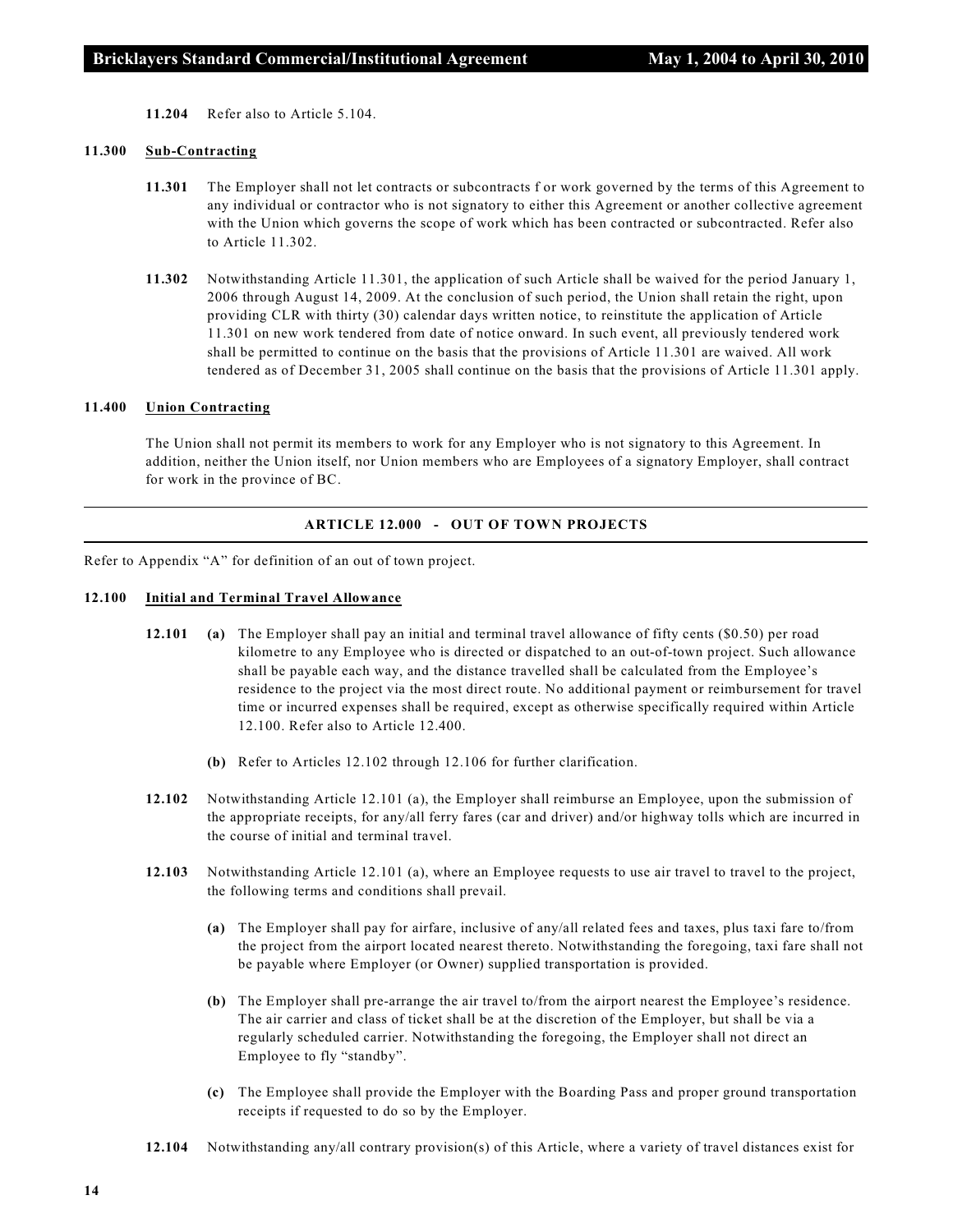Employees to a particular project, the Employer and the Union may agree upon a standard initial and terminal travel allowance "lump sum" amount which shall be paid to all applicable Employees on the project. Such agreement shall be reached prior to the commencement of work on the project, and prior to date of tender if possible.

- **12.105** The Employer shall ensure that an Employee receives payment for the applicable initial travel allowance and any/all applicable reimbursements for incurred expenses (i.e. ferry fares, etc.) within seven (7) calendar days, or earlier if practical for the Employer, of the Employee's first shift on the project. Notwithstanding the foregoing, the Union and the Employer may mutually agree to vary this requirement. Such agreement shall be reached prior to the commencement of work on the project, and prior to date of tender if possible.
- **12.106** Notwithstanding any/all contrary provision(s) of this Article, in the event an Employee voluntarily terminates his/her own employment after having been on the project for less than fifteen (15) calendar days, the Employer shall not be required to pay the Employee's terminal travel allowance, and shall additionally be entitled to deduct the initial travel allowance already paid from the Employee's final pay cheque.

#### **12.200 Out of Town Accommodation**

Article 12.200 shall apply to Employees who are not local residents of the area where the work is being performed, or is to be performed. Refer tp Appendix "A" for definition of local resident.

#### **12.201 Commercial/Institutional Projects**

Each Employee shall select one (1) of the following options prior to commencing work on an out-of-town project, and such selection shall apply for the duration of the Employee's employment on such project. The choice of options shall be at the sole discretion of the Employee, and the Employee shall provide the Employer with written notice of their selection upon request. Both options shall be payable on the basis of seven (7) days per week.

- **Option #1** The Employer shall provide the Employee with a daily lump sum Living Out Allowance  $(LOA)$ .
- **Option #2** The Employer shall provide the Employee with a single room plus a daily meal allowance.

The amount of the daily lump sum LOA and daily meal allowance shall be as mutually agreed by the Union and the Employer on a "project by project" basis, or, at the Employer's sole discretion, shall be as per the standard which applies to Industrial Construction projects.

#### **12.202 Industrial Construction Projects**

#### **(a) Room and Board Allowance**

Each Employee shall select one (1) of the following options prior to commencing work on an out of town project, and such selection shall apply for the duration of the Employee's employment on such project. The choice of options shall be at the sole discretion of the Employee, and the Employee shall provide the Employer with written notice of their selection upon request. Both options shall be payable on the basis of seven (7) days per week.

- **Option #1** The Employer shall provide the Employee with a daily lump sum Living Out Allowance (LOA) of \$90.00. Effective May 1, 2007 this amount shall be increased to \$95.00. Effective May 1, 2009 this amount shall be increased to \$100.00.
- **Option #2** The Employer shall provide the Employee with a single room plus \$50.00 daily meal allowance. Effective May 1, 2007 this amount shall be increased to \$52.50. Effective May 1, 2009 this amount shall be increased to \$55.00.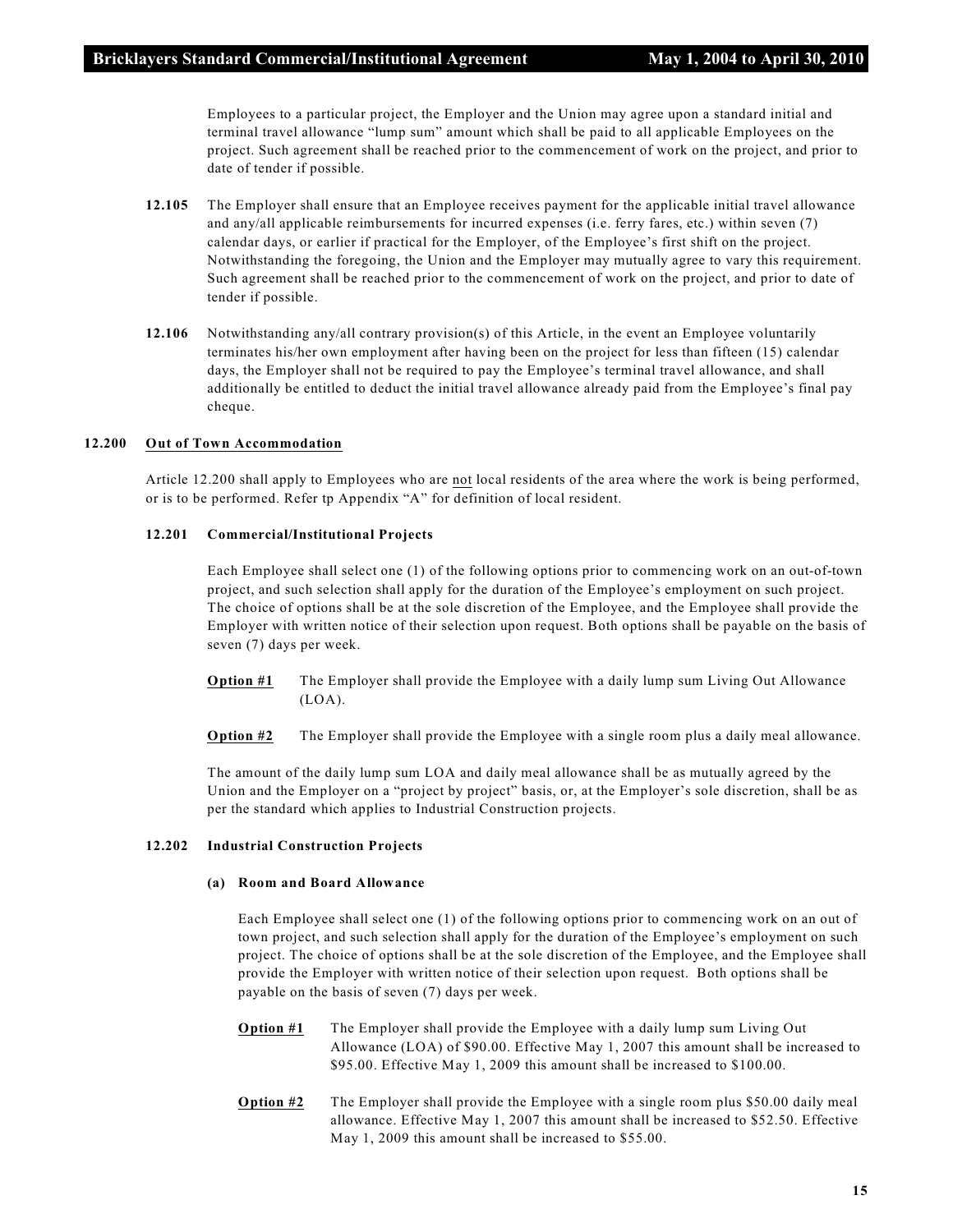No daily travel time shall be paid to an Employee who selects Option #2, however the following terms and conditions shall be applicable;

- **(i)** If the Employer provided room is forty (40) road kilometres or less from the project, no daily travel allowance shall be paid.
- **(ii)** If the Employer provided room is more than forty (40) road kilometres from the project, a daily travel allowance of fifty cents (\$0.50) per road kilometre shall be paid, each way, to/from the forty (40) kilometre boundary. Refer also to Article 12.400.
- **(iii)** If the Employee(s) requested to use air travel to the project in accordance with Article 12.103, Employer supplied transportation shall be provided to the Employee(s) to/from the project on a daily basis.
- **(iv)** If the Employee(s) did not request to use air travel to the project in accordance with Article 12.103, no Employer supplied transportation shall be provided to the Employee(s) to/from the project on a daily basis, and the Employee shall therefore assume all responsibility for travelling to/from the project on a daily basis.
- **(v)** Notwithstanding any/all contrary provisions of this Agreement, any Employee(s) who makes use of Employer supplied transportation to travel to/from a project shall not be paid a daily travel allowance for that day(s).

#### **(b) Camp Accommodation**

- **(i)** Camp accommodations, when supplied, shall meet the standards and requirements of the applicable Construction Camp Rules and Regulations Agreement by and between BCYT and CLR. An Employee may refuse to live in accommodations which do not meet such standards.
- **(ii)** Unless otherwise arranged at a pre-tender and/or pre-job conference, on projects where a camp is provided Employees shall occupy the camp, and room and board shall be supplied in such camp seven (7) days a week, at no cost to the Employee.

#### **(c) Weekend Checkout**

Any Employee who is living in camp accommodations paid by the Employer may, on any weekend, vacate or check out of such accommodation and the Employer shall pay such Employee twenty dollars (\$20.00) per day.

- **(i)** The Employee must turn in his meal ticket or sign a checkout in advance.
- **(ii)** To qualify, an Employee must work his scheduled shift prior to the weekend and/or statutory holiday and his scheduled shift after the weekend and/or statutory holiday.

#### **(d) Marshalling Points**

On camp projects, no walking time shall be paid up to 2,500 feet from the work site. Beyond 2,500 feet up to thirty (30) minutes travel each way, the Employer shall supply transportation. Travel time shall be paid at prevailing rates for time in excess of thirty (30) minutes. It is agreed that in the event that camp accommodation is unavailable for all Employees, the Employer and Union shall mutually agree to terms governing travel time.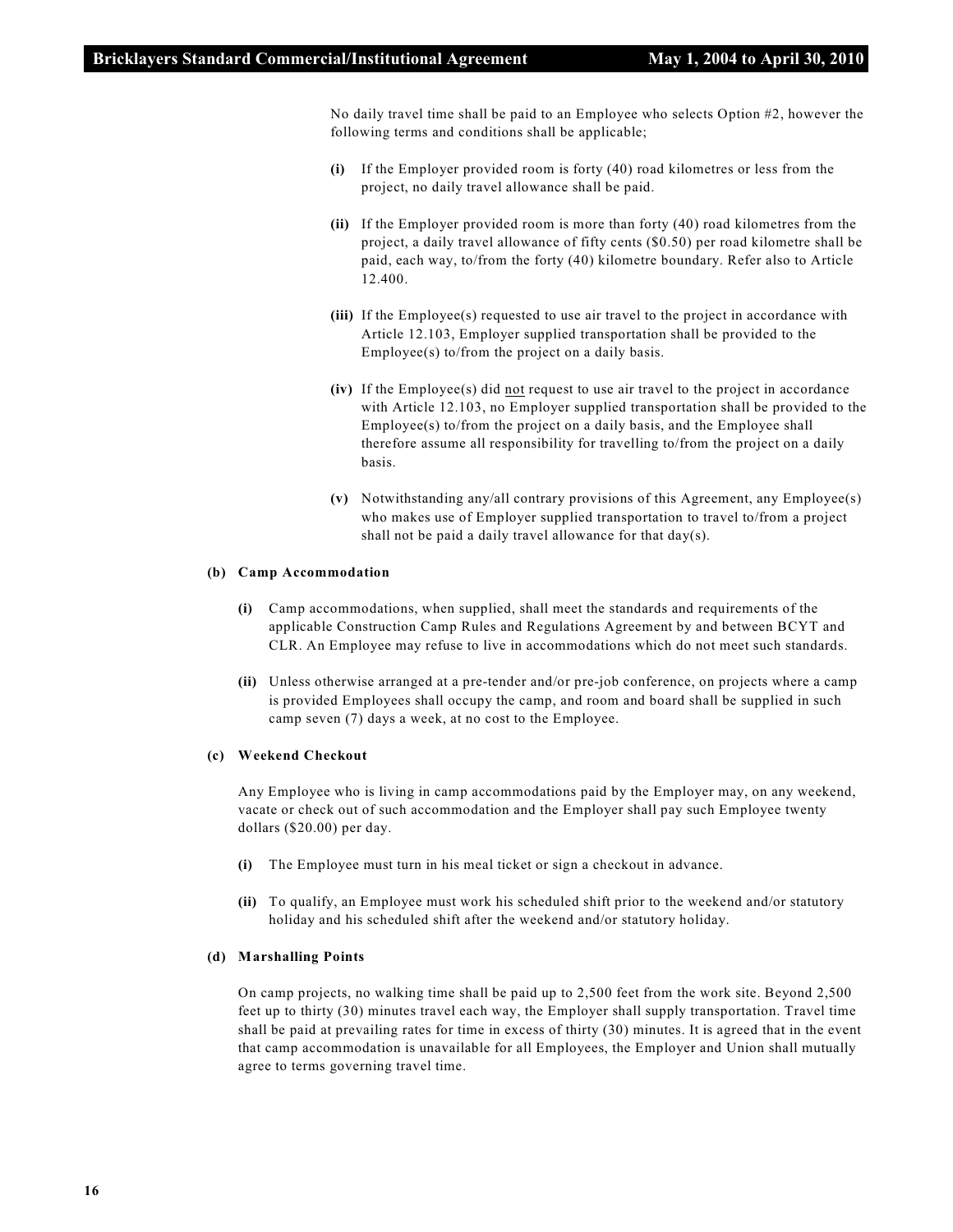#### **12.300 Periodic Leave**

- **12.301 (a)** On out of town projects of over fifty (50) calendar days duration, a periodic leave shall be made available to Employees every forty (40) calendar days.
	- **(b)** When leave is desired in accordance with Article 12.301 (a), an allowance for periodic leave shall be provided by the Employer on a "use it or lose it" basis, in accordance with the following formula. Such allowance shall be paid only once for each periodic leave.

| 0 km to 249 km     | n/a      |  |  |  |  |  |
|--------------------|----------|--|--|--|--|--|
| 250 km to 500 km   | \$100.00 |  |  |  |  |  |
| 501 km to 750 km   | \$200.00 |  |  |  |  |  |
| 751 km to 1,000 km | \$250.00 |  |  |  |  |  |
| over 1,000 km      | \$325.00 |  |  |  |  |  |

The mileage shall be computed from the project to the Employee's place of departure.

- **12.302 (a)** The duration of such periodic leave shall be for a minimum of five (5) days to a maximum of one (1) week, or such other number of days as may be mutually agreed between the Employer and the Employee.
	- **(b)** The timing of such periodic leave shall decided by mutual agreement. In no event shall an Employee receive leave unless he actually returns to his place of departure. Room and Board allowances shall not be paid during leave periods.
- **12.303** Employees qualifying for periodic leave shall be returned to the transportation terminal nearest the Employee's domicile, except out of province Employees who shall be returned to their point of dispatch within the province of BC.
- **12.304** There shall be no cash payment in lieu of periodic leave, unless otherwise mutually agreed between the Union and the Employer.

#### **12.400 Increases to Travel Allowance**

Notwithstanding any/all contrary provisions of this Agreement, the amount of fifty cents (\$0.50) per road kilometre payable as an initial and terminal travel allowance and as a daily travel allowance shall be subject to annual adjustments throughout the duration of this Agreement. As a result, the effective "per road kilometre" amount which shall be payable as an initial and terminal travel allowance and as a daily travel allowance shall be the maximum allowable tax-free rate for mileage expense reimbursement as published annually by the Canada Revenue Agency. Effective February 1, 2008 such amount shall increase to fifty-two cents (\$0.52) per road kilometre.

#### **ARTICLE 13.000 - LOCAL TRAVEL**

An Employee shall be paid a daily travel allowance for travel to and from a project in order to reimburse such Employee for travel costs and travel time. Such daily travel allowance shall be payable in accordance with this Article. The payment of Metro Travel shall no longer be applicable.

- **13.100** No daily travel allowance shall be payable on any project located within the Lower Mainland. Refer to Appendix "A" for definition of Lower Mainland.
- **13.200** A daily travel allowance of fifty cents (\$0.50) per kilometre shall be paid to any Employee who resides within the Lower Mainland and uses his/her own vehicle to travel from his/her residence to a project located outside of the Lower Mainland. Such allowance shall be payable, each way, for each kilometre driven between the Lower Mainland boundary and the project. Refer also to Article 13.400.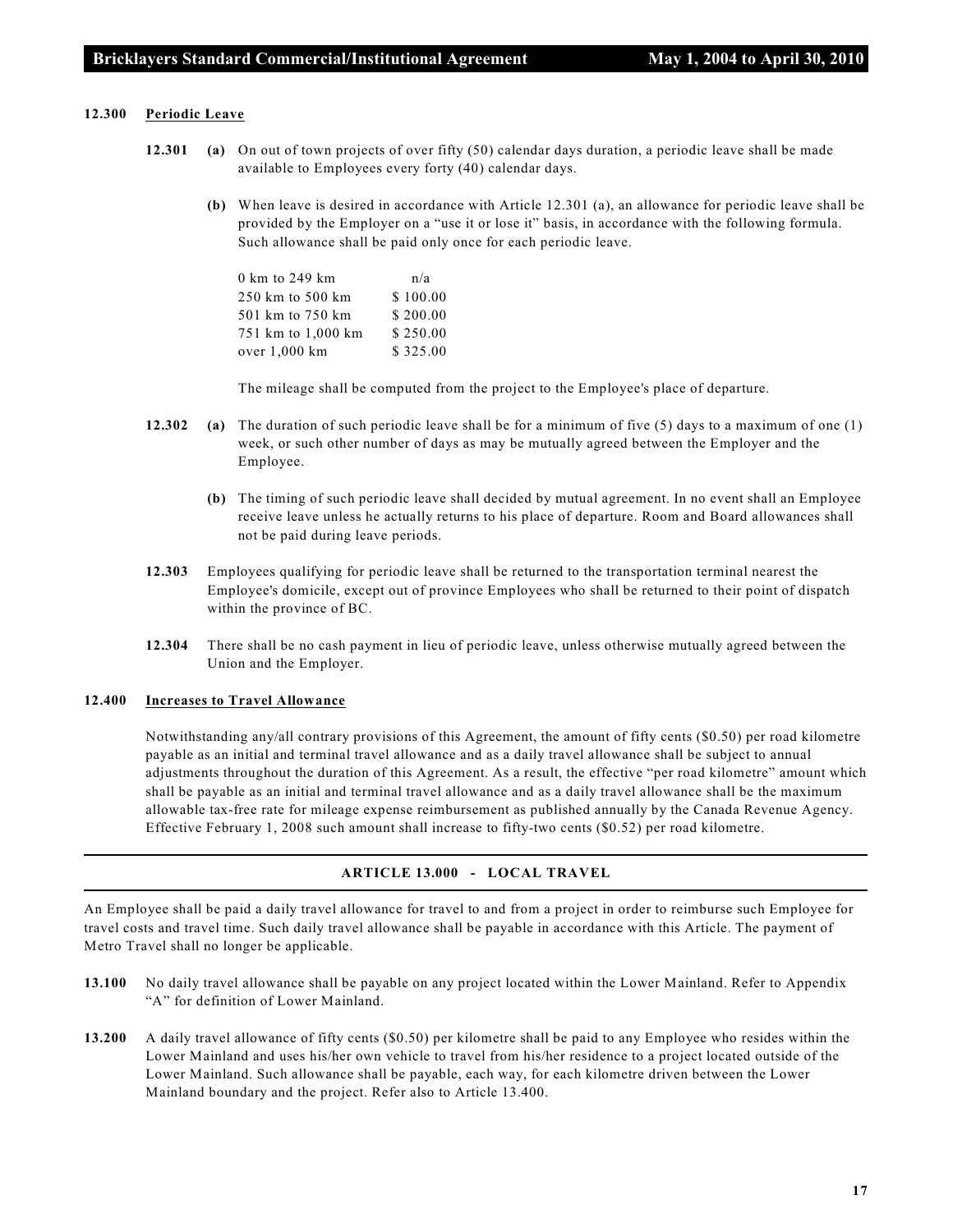**13.300** A daily travel allowance shall be paid to any Employee who resides outside of the Lower Mainland and uses his/her own vehicle to travel from his/her residence to a project located outside of the Lower Mainland. Such allowance shall be payable in accordance with the following schedule. Refer also to Article 13.400.

First forty (40) road kilometres, each way, each day not applicable All additional road kilometres, each way, each day \$0.50 per kilometre

- **13.400** Notwithstanding any/all contrary provisions of this Agreement, the daily travel allowance amount of fifty cents (\$0.50) per road kilometre shall be subject to annual adjustments throughout the duration of this Agreement. As a result, the effective "per road kilometre" amount which shall be payable pursuant to Articles 13.200 and 13.300 shall be the maximum allowable tax-free rate for mileage expense reimbursement as published annually by the Canada Revenue Agency. Effective February 1, 2008 such amount shall increase to fifty-two cents (\$0.52) per road kilometre.
- **13.500** No Employee shall be permitted to use his/her personal vehicle in a manner which is unfair to other Union members or contrary to the best interests of the Union.

#### **ARTICLE 14.000 - WORKING CONDITIONS**

#### **14.100 Harassment**

The Union and the Employer recognize the right of all persons to work in an environment free from harassment.

#### **14.200 Telephones**

The Employer shall ensure that a telephone(s) is available, for emergency purposes, to all Employees at all times for incoming and outgoing messages. The Employer shall also ensure that all incoming messages are relayed immediately.

#### **14.300 Drinking Water**

If running tap water is not available to Employees, cool drinking water in approved sanitary containers shall be provided by the Employer.

#### **14.400 Health and Safety**

- **14.401** All equipment, tools and material must conform and be utilized in conformity with applicable Provincial and/or Federal regulations, acts and laws. In addition, Employer safety rules and regulations shall be complied with provided they are not inconsistent with the foregoing.
- **14.402 (a)** It shall not be considered a violation of this Agreement for an Employee to refuse to work in conditions and/or use equipment that do/does not meet prescribed safety standards and/or regulations.
	- **(b)** Refusal of an Employee to abide by WorkSafeBC Regulations may be considered cause for dismissal.
	- **(c)** The Union shall give thorough instructions to its members in all standard safety precautions.
- **14.403** Notwithstanding Articles 14.401 and 14.402, the following provisions shall apply to all Employees, whether such Employees are initially reporting for work or are currently employed on a project:

#### **(a) Certifications:**

Employees shall be responsible for ensuring they possess all required certifications (eg. Workplace Hazardous Materials Information System training, Record of Hearing Test, etc.) and that such certifications are valid. Proof of such certifications shall be provided to the Employer upon request.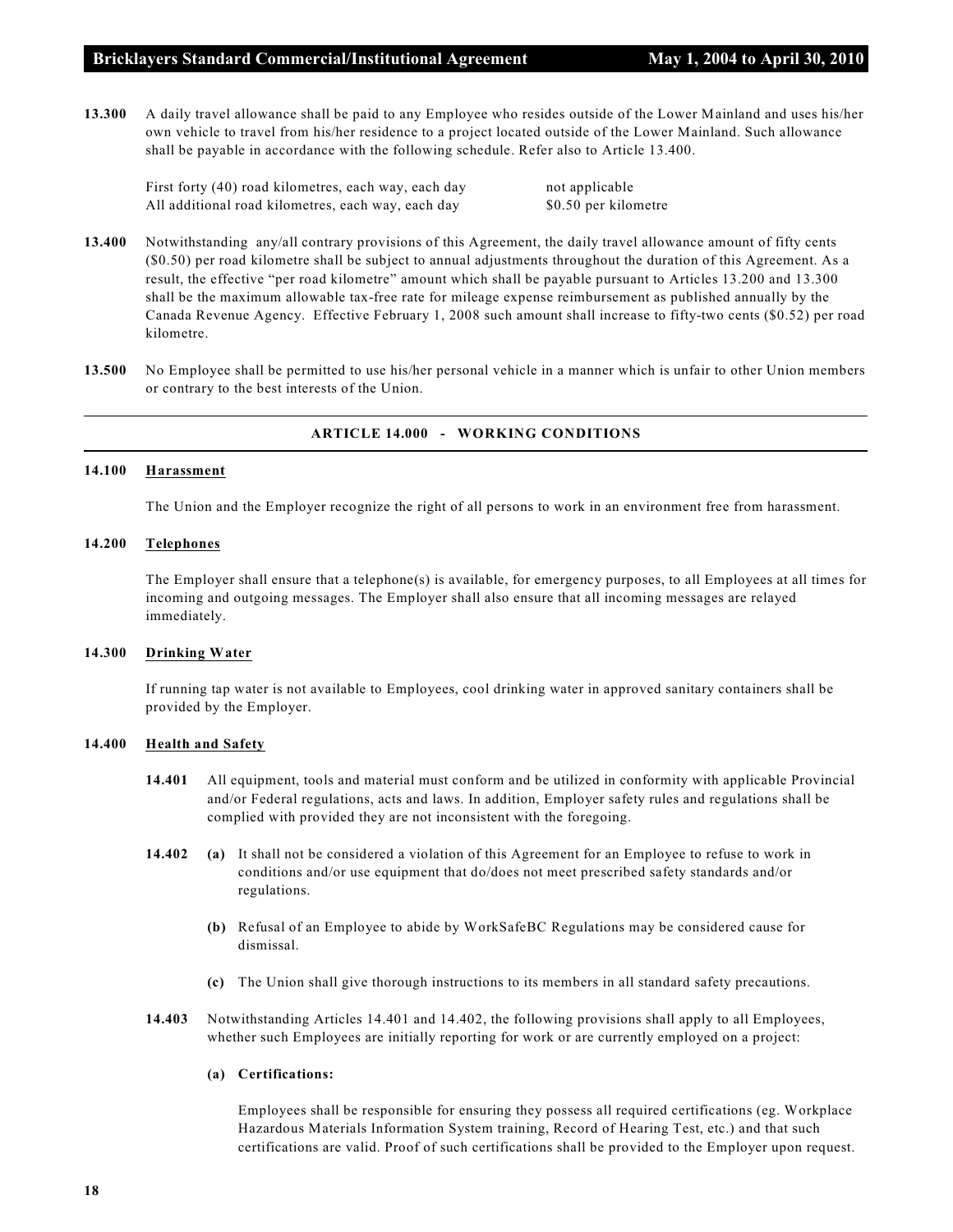#### **(b) Personal Protective Equipment:**

Employees shall be responsible for personally providing and utilizing the following, as required under regulations imposed by the WorkSafeBC, and/or any other such body (i.e. Federal, Provincial, or Municipal Governments, etc.), having the authority to enact same:

- **(i)** clothing suitable for protection against the natural elements to which they may be exposed, and
- **(ii)** all such personal protective equipment generally regarded as being the responsibility of the Employee. Such personal protective equipment shall include, but not be limited to, Canadian Standards Association (CSA) approved: gloves, safety headgear, and steel toed safety footwear complete with above ankle support.
- **(iii)** The Employer shall be responsible for supplying appropriate gloves and protective clothing to Employees working with epoxy.
- **(iv)** The Employer shall be responsible for supplying proper protective gear to Employees working with toxic and dangerous materials and tools.
- **(v)** The Employer shall be responsible for supplying waterproof gloves and aprons to Employees engaged in cutting on a wet masonry saw or washing down masonry.
- **14.404** The Employer shall be permitted to refuse work to any Employee who does not fulfil such provisions as stipulated in Article 14.403. If an Employee is refused work in accordance with the foregoing, the Employer shall be required to pay such Employee only for actual time worked, if any.
- **14.405** Material weighing fifty (50) pounds or greater shall be installed by two (2) or more Employees. Concrete blocks weighing forty-five (45) pounds or greater shall also be installed by two or more Employees whenever such blocks are being set continuously over a period in excess of thirty (30) minutes.

#### **14.500 Tools**

**14.501** All Employees with the exception of Pre-Apprentices shall be required to supply the ordinary tools of the trade. Such tools shall include, as a minimum requirement, the following:

| One $(1)$ marking pencil                           | One $(1)$ hand brush          |
|----------------------------------------------------|-------------------------------|
| One $(1)$ trowel                                   | One (1) raker or raking wheel |
| One $(1)$ pointing trowel                          | One (1) mash hammer           |
| One $(1)$ four foot $(4')$ level, in working order | Two $(2)$ round jointers      |
| One $(1)$ rule or tape                             | One $(1)$ tuck pointer        |
| One (1) bolster or brick set                       | One (1) brick hammer          |
| One hundred feet (100') of mason's line            | Line Pins                     |
| One $(1)$ tool bag or box                          |                               |
|                                                    |                               |

Stonemasons shall be required to supply the following:

| One $(1)$ trowel           | Two $(2)$ traces, carbaloy-tipped                      |
|----------------------------|--------------------------------------------------------|
| One $(1)$ pointing trowel  | One $(1)$ four foot $(4')$ level                       |
| Two $(2)$ points           | One $(1)$ to two $(2)$ to four $(4)$ pound mash hammer |
| One $(1)$ tool bag or box  | Two $(2)$ pitches, carbaloy-tipped                     |
| Two $(2)$ feather jointers | One hundred feet (100') of mason's line                |
| One $(1)$ rule or tape     |                                                        |

**14.502** Article 14.502 of this Agreement contains no provisions.

**14.503** An Employee shall not suffer any lost wages as a result of the Employer having made arrangements for the transportation of the Employee's tools to a project, if such tools are subsequently not available to the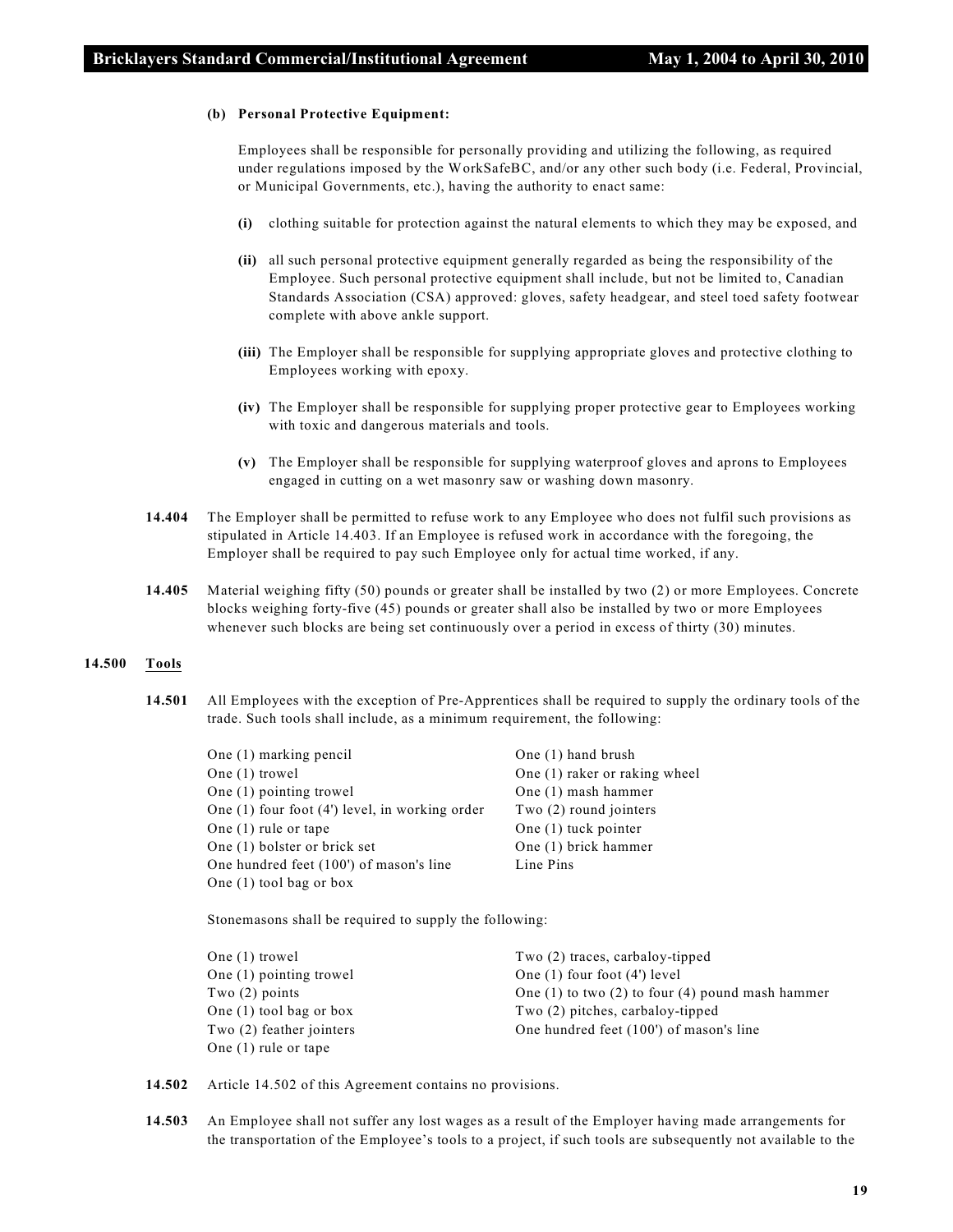Employee for any reason as a result of a transportation delay or mishap. Tool transportation costs are the responsibility of the Employer.

**14.504** All Employees are guaranteed that while employed on the jobsite, project, or place of business of the Employer, the Employees' tools shall be insured. The insurance shall cover fire, burglary and loss when working over water or such other areas where tools cannot be retrieved, and, in the event of loss, the Employer agrees to replace the tools. When commencing employment, the Employee shall submit to the Employer an inventory of the tools brought onto the project, and such list shall be signed by both the Employee and the Employer. Coverage will commence at the date of the filing of the inventory list with the Employer. The Employee shall ensure that the inventory is current. An affidavit may be requested by the Employer from the Employee claiming the loss. The foregoing conditions regarding inventory have no effect with regard to existing collective agreements that make provision for tool lists.

#### **14.600 Drug and Alcohol Policy**

A sub-committee of the parties shall be established to review client requirements and industry standards related to the issue of drug and alcohol testing of Employees. This issue is growing in importance, and the sub-committee shall be authorized to bring forward recommendations. Such recommendations shall be subject to ratification by the parties prior to being implemented.

#### **14.700 Lunchroom**

- **14.701** The Employer shall provide a suitable place for Employees to eat lunch, and store tools and clothing, and such structure shall be of sufficient size to fulfill these requirements in relation to the crew size. The structure shall also be heated, contain adequate tables and chairs, and be for the exclusive use of the masonry crew. Refer also to Article 14.702.
- **14.702** Article 14.701 shall only apply on projects where the crew size exceeds three (3) Employees and the project duration exceeds two (2) weeks.

#### **14.800 Insurance**

The Employer shall protect the value of an Employee's work clothes to a total of three hundred dollars (\$300.00) in case of fire or burglary. Notwithstanding the foregoing, an Employee shall not be entitled to such protection unless such Employee has filed an inventory of clothing with the Employer. The Employer shall supply the required forms and secure the inventory from each Employee. The Employee shall receive a signed copy of the inventory from the Employer. Coverage shall commence at the date of the filing of the inventory with the Employer.

#### **ARTICLE 15.000 - PRODUCTIVITY**

The parties signatory to this Agreement recognize that in the interest of preserving and expanding employment opportunities they have a mutual obligation to consider steps to maintain a standard of productivity in order that the masonry industry can pay the wages and fringe benefits stipulated under the terms of this Agreement. To further this objective, the BJLMTF may institute a sub-committee consisting of an equal number of Employer representatives and Union representatives to make recommendations for the improvement of productivity. Such recommendations may include, but shall not be limited to conducting classes, seminars, and/or clinics, regarding new installation procedures.

#### **ARTICLE 16.000 - GRIEVANCE PROCEDURE**

#### **16.100 Definition**

A grievance shall be defined as any difference of opinion between the parties to this Agreement concerning its interpretation, application, operation or any alleged violation thereof, including discharge for cause alleged to be unjust by the Union. Such discharge shall not include layoff of Employees for reasons of project efficiency, or reduction of forces on suspension or completion of work.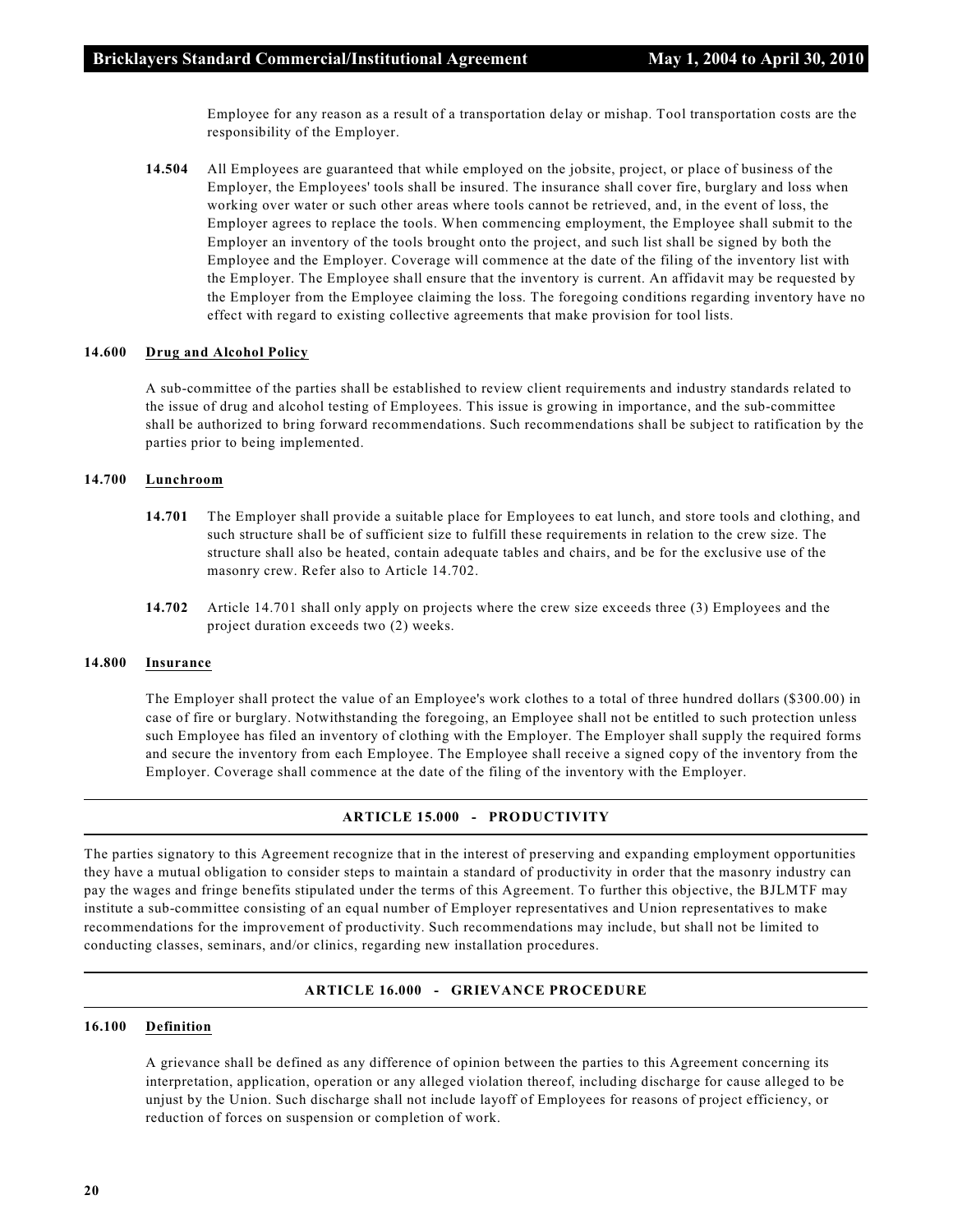#### **16.200 Time Limits**

- **16.201** A grievance shall not be entertained by either party unless such grievance has been initiated by the aggrieved party within thirty (30) calendar days of its occurrence.
- **16.202** Notwithstanding Article 16.201, any grievance arising out of an alleged unjust discharge shall be initiated within fifteen (15) calendar days of its occurrence.
- **16.203** Notwithstanding Articles 16.201 and 16.202, there shall be no time limit restriction on a grievance initiated in respect of a wage claim.

#### **16.300 Resolution Procedure**

All grievances shall be finally and conclusively resolved in accordance with the following Steps. Related matters shall normally be dealt with during regular working hours.

#### **16.301 Step No. 1**

The Job Steward and/or Business Agent shall discuss the grievance with the Foreman and/or the Employer. If such discussion results in a mutually agreed resolution, such resolution shall be final.

#### **16.302 Step No. 2**

If the grievance is not resolved in accordance with Step No. 1 within two (2) working days of initiation, the particulars thereof shall be set out in writing by the grieving party and shall be delivered to the other party within five (5) working days of initiation. The two (2) parties shall then discuss the matter forthwith, and if such discussion results in a mutually agreed resolution, such resolution shall be final.

#### **16.303 Step No. 3 - Arbitration Board**

If the grievance is not resolved in accordance with Step No. 2 within ten (10) working days of initiation (i.e. an additional five (5) working days from the date of receipt of the written particulars), or such longer time as the parties may mutually agree, then such grievance shall be referred to a three (3) person Arbitration Board as follows.

- **(a)** The grieving party shall appoint one (1) arbitrator to the Arbitration Board, and shall in turn notify the other party, in writing, of such appointment and the particulars of the grievance.
- **(b)** The party receiving the notice of appointment shall within five (5) working days also appoint one (1) arbitrator to the Arbitration Board, and shall in turn notify the grieving party of such appointment.
- **(c)** Each party shall be responsible to immediately notify their appointed arbitrator as to the name of the arbitrator appointed by the other party.
- **(d)** The (2) two arbitrators appointed in accordance with Step No. 3 (a) and (b), shall select one (1) additional arbitrator to serve as the Arbitration Board Chairperson.
- **(e)** Such Chairperson shall be selected within three (3) working days, or such longer time as the parties may mutually agree, of the receipt by the grieving party of notice of the arbitrator appointed in accordance with Step No. 3 (b).
- **(f)** The Arbitration Board shall set a date to hear the arbitration within five (5) working days of appointment of the Chairperson, or such longer time as the Arbitration Board appointees may mutually agree.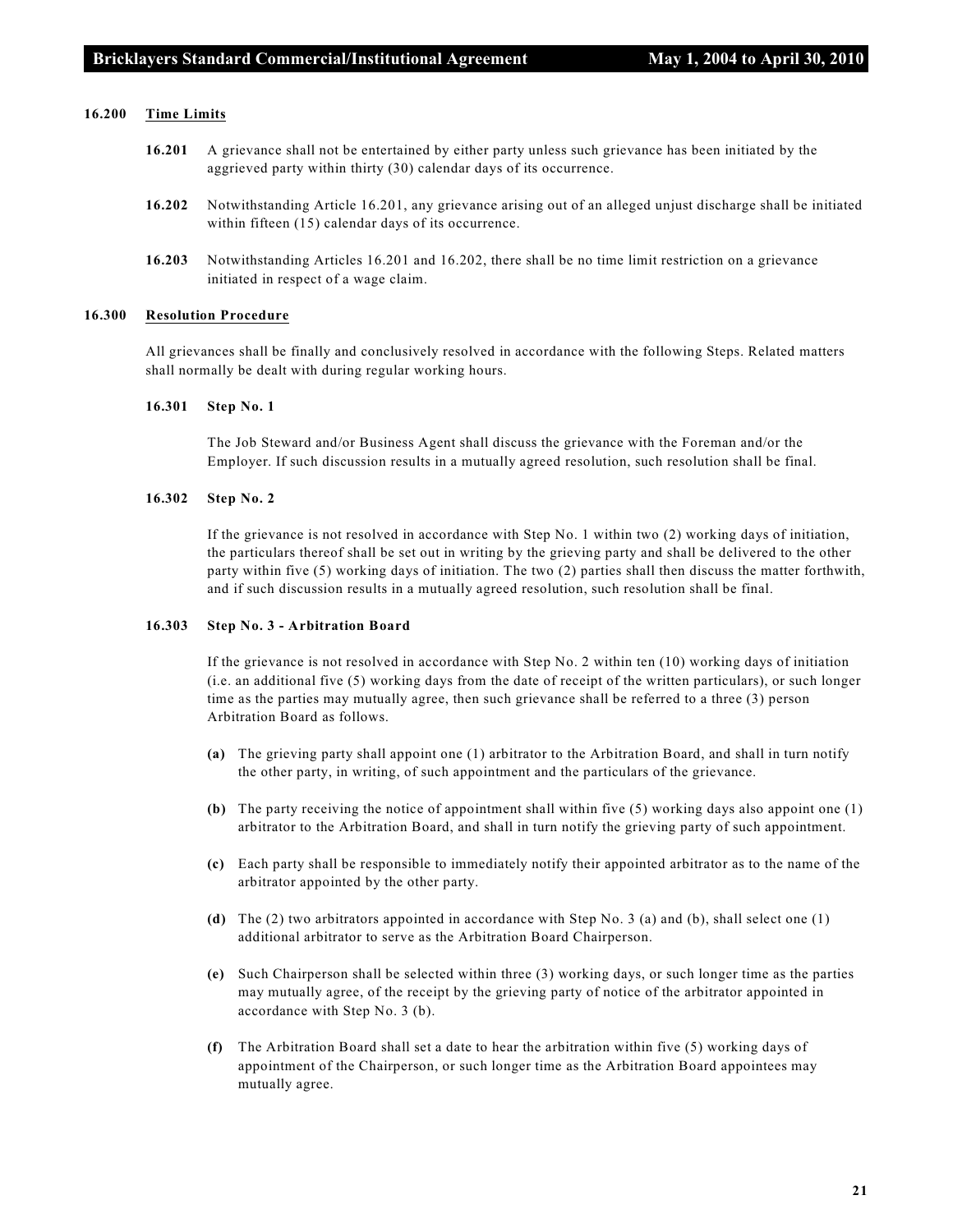- **(g)** The Arbitration Board shall hear the arbitration and shall make their award within five (5) working days of so doing, or such longer time as the Arbitration Board appointees may mutually agree. Such award shall be made in writing, and shall be delivered to each party.
- **(h)** The award of the majority of the Arbitration Board shall be final and binding on the parties and shall be carried out forthwith.
- **(i)** Each party shall pay their own costs and expenses of arbitration, the entire remuneration, expenses, and/or disbursements of their appointed arbitrator, one-half  $\langle \frac{1}{2} \rangle$  of the expenses of the Arbitration Board Chairperson, and one-half  $\langle \frac{1}{2} \rangle$  of any other expenses incurred by the Arbitration Board.

#### **16.304 Step No. 4 - Alternatives to Step No. 3**

Notwithstanding Step No. 3, if the grievance is not resolved in accordance with Step No. 2 within ten (10) working days of initiation (i.e. an additional five (5) working days from the date of receipt of the written particulars), or such longer time as the parties may mutually agree, then the parties, at their discretion, may mutually agree that as an alternative to the appointment of an Arbitration Board the grievance shall instead be resolved as follows.

- **(a)** Appoint a single arbitrator, with all applicable terms and conditions pursuant to an Arbitration Board as provided for in Step No. 3, to apply, and with such single arbitrator to be selected by mutual agreement of the parties.
- **(b)** If the parties are unable to reach a mutual agreement to proceed in accordance with Step No. 4 (a), within three (3) working days or such longer time as the parties may mutually agree, the parties shall immediately proceed in accordance with Article Step No. 3.

#### **ARTICLE 17.000 - EXTENT OF AGREEMENT**

#### **17.100 Trade Jurisdiction and Scope of Work**

- **17.101** Notwithstanding any/all contrary provisions, this Agreement shall govern work performed on Commercial/Institutional Construction projects only.
- **17.102** Notwithstanding Appendix "B", the Scope of Work of the Union shall include such trade jurisdiction as is determined by the Jurisdictional Assignment Plan.

#### **17.200 Geographical Jurisdiction**

This Agreement shall be applicable in the province of British Columbia and the Yukon Territories.

#### **17.300 Savings Clause**

- **17.301** If any Article or Section of this Agreement should be held invalid by operation of law or by a tribunal of competent jurisdiction, or if compliance with or enforcement of any Article or Section should be restrained by such tribunal, pending a final determination as to its validity, the remainder of this Agreement or the application of such Article or Section to persons or circumstances other than those as to which it has been held invalid, or as to which compliance with or enforcement of has been restrained, shall not be affected thereby.
- **17.302** In the event that any Article or Section is held invalid, or enforcement of, or compliance with which has been restrained in accordance with Article 17.301, the parties affected thereby shall enter into immediate collective bargaining negotiations upon the request of the Union for the purpose of arriving at a mutually satisfactory replacement for such Article or Section during the period of invalidity or restraint. If the parties do not agree on a mutually satisfactory replacement, they shall submit the dispute to the Grievance Procedure.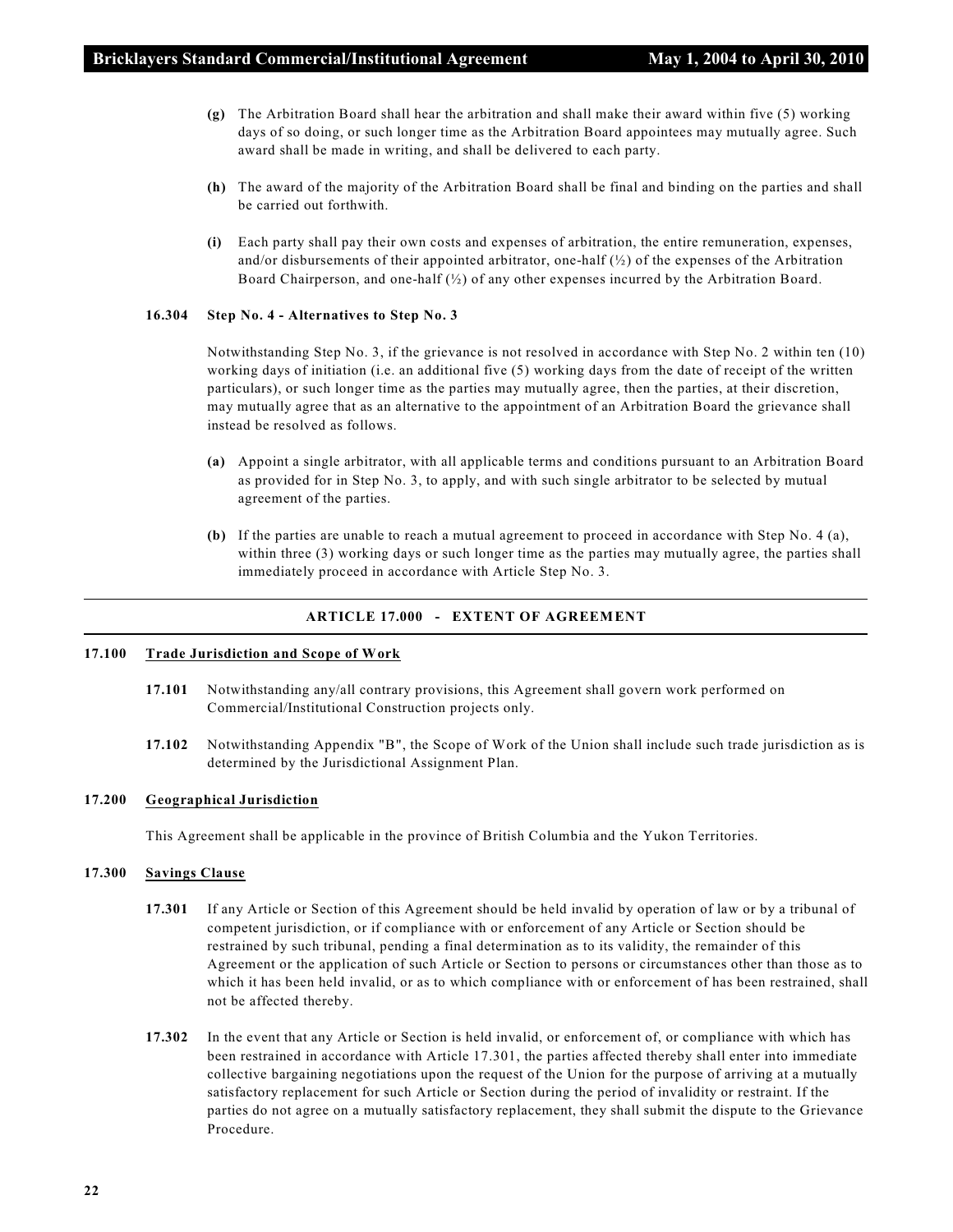#### **17.400 Enabling**

- **17.401** The Union Business Manager, in conjunction with Employers signatory to this Agreement, may determine, on a "project by project" and/or "blanket enabling" basis, if special dispensation is required to become competitive, and should the necessity arise, may, by mutual agreement, and in writing, amend or delete any terms or conditions of this Agreement for the duration of the project(s).
- **17.402** Notwithstanding Article 17.401 and/or any/all contrary provisions of this Agreement, joint Industry Funds negotiated between the BCBCBTU and CLR (i.e. Rehabilitation Fund, etc.), and/or individual dues to umbrella organizations, shall not be subject to reduction and/or elimination via enabling without the prior written consent of the BCBCBTU and CLR.

#### **17.500 Registration**

A copy of this Agreement shall be filed with the Minister of Labour and with the LRB.

#### **17.600 More Favourable Terms**

If the Union enters into any Agreement other than this Agreement, with any individual Employer and/or group of Employers performing work covered by the terms of this Agreement, and such other Agreement provides for wages and/or any other terms and/or conditions, in whole or in part, which the Employers signatory to this Agreement consider to be more favourable, such wages and/or terms and/or conditions shall automatically become part of this Agreement, and shall replace, as required, any/all corresponding provisions of this Agreement. CLR shall notify the Union, in writing, prior to any Employer(s) implementing such more favourable wages and/or terms and/or conditions.

#### **17.700 Other Agreements Governing Scope of Work**

#### **17.701 Copies of Agreement(s)**

- **(a)** The Union shall provide CLR with a true and complete copy of any Agreement, other than this Agreement, which the Union may enter into with an individual Employer or group of Employers, regardless of whether or not such Employer(s) is/are themselves a member of CLR. The Union shall also provide CLR with a list of all Employers signatory to such other Agreement(s).
- **(b)** Such copy(s) and list(s) shall be provided to CLR within five (5) working days of such an Agreement(s) being signed by the Employer, or, in the event such an Agreement(s) currently exists, shall be provided to CLR within (5) working days of the Union signing this Agreement.
- **(c)** Articles 17.701 (a) and (b), shall apply only to such other Agreements, (i.e. Standard, Industrial, Commercial, Institutional, Residential, Project, Enabling, or combination thereof, etc.) which, in whole or in part, govern the performance of work also covered by the terms of this Agreement.

#### **17.702 Confirmation of Signatory Contractors**

The Union shall provide to CLR, within five (5) working days of signing this Agreement, a list of all Employers signatory to this Agreement. Such list shall include each Employer's name, address and phone number, and shall consist of all Employers signatory to this Agreement, regardless of whether such Employers are themselves members of CLR. The Union shall also ensure that such list is kept up-to-date by providing to CLR, within five (5) working days of such signing, the name, address and phone number of any Employer who subsequently becomes signatory to this Agreement.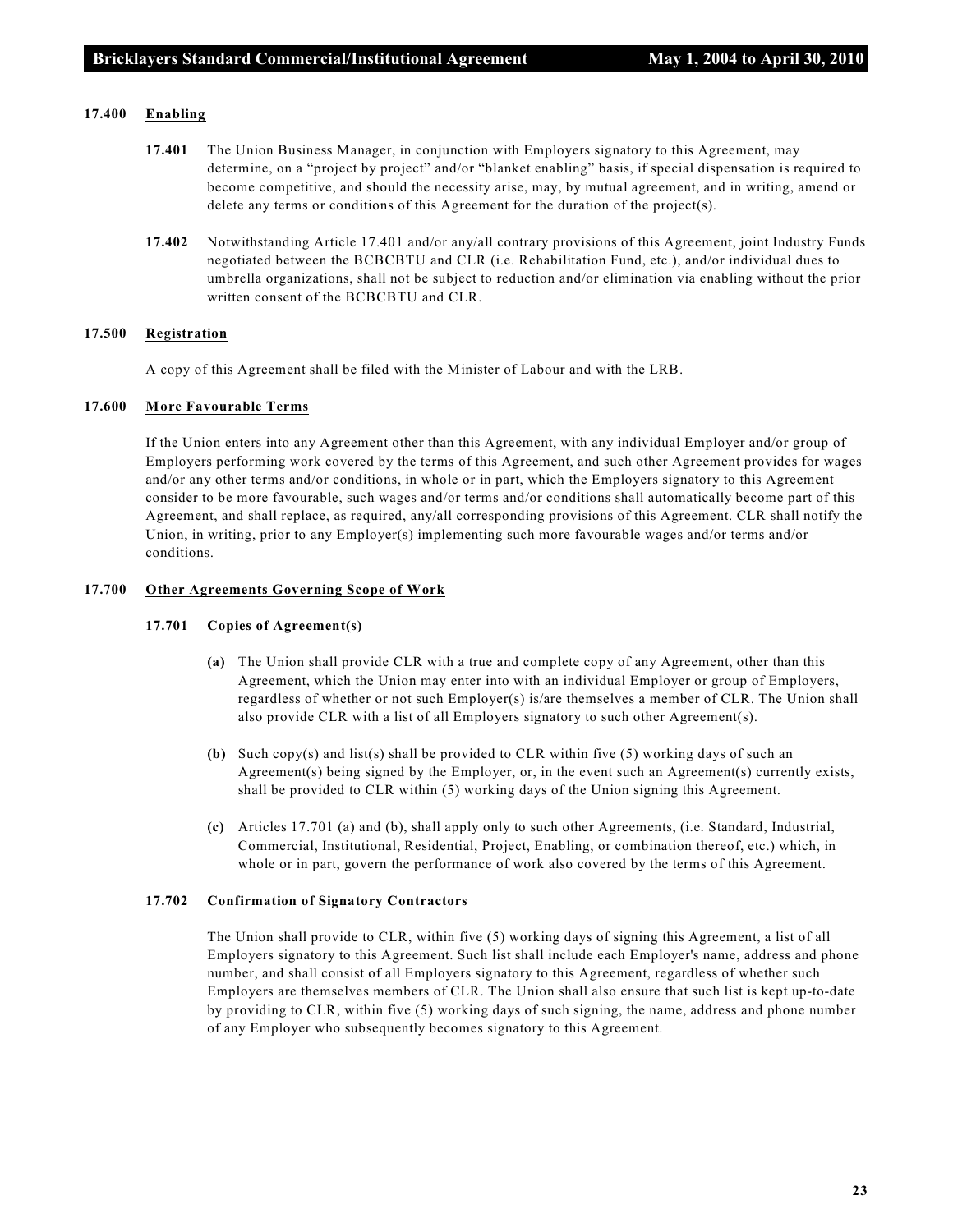#### **ARTICLE 18.000 - MANAGEMENT RIGHTS AND RESPONSIBILITIES**

#### **18.100 Management Rights**

The Employer has the right to operate and manage their business in all respects subject only to the limitations expressly stated in this Agreement. Notwithstanding the foregoing, the Employer shall abide by all pertinent federal, provincial and municipal/local government legislation, regulations, bylaws, policies, procedures, etc, including but not limited to, the Canada Revenue Agency, Employment Insurance Act, WorkSafe BC, municipal business licensing bylaws, etc.

#### **18.200 Working Principals, Partners and Shareholders**

Any/all working principal(s), partner(s) and/or shareholder(s) of an Employer must be a member in good standing of the Union. Notwithstanding the foregoing, only two (2) principals, partners and/or shareholders of an Employer may work with the tools of the trade or act as a Foreman. Any additional principals, partners and/or shareholders of such Employer who perform work in accordance with this Agreement shall be classified as an Employee.

#### **SIGNATURE OF PARTIES**

#### Signed this 11<sup>th</sup> day of June, 2009.

#### **SIGNED ON BEHALF OF: CONSTRUCTION LABOUR RELATIONS ASSOCIATION OF BC**

Clyde H. Scollan

Robert Noel

#### Signed this  $10^{th}$  day of June, 2009.

#### **SIGNED ON BEHALF OF: INTERNATIONAL UNION OF BRICKLAYERS AND ALLIED CRAFTWORKERS LOCAL #2 BC**

Rob Tuzzi

Enzo Centis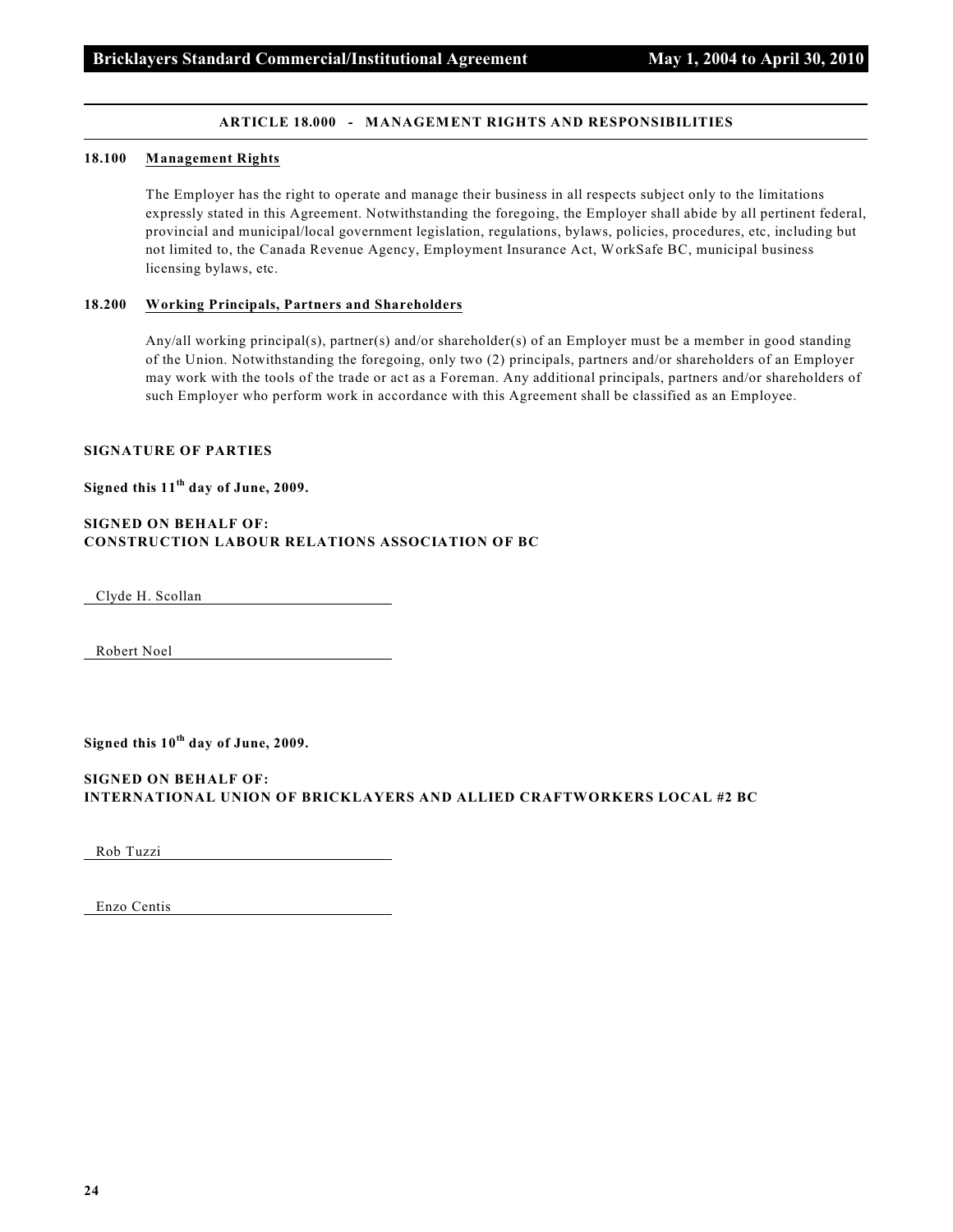#### **SCHEDULE "A" MINIMUM STRAIGHT TIME HOURLY WAGE RATES**

|                                             |                 | PROJECTS LOCATED<br>WITHIN THE LOWER MAINLAND |                |                | PROJECTS LOCATED<br><b>OUTSIDE THE LOWER MAINLAND</b> |                       |                |                |  |  |
|---------------------------------------------|-----------------|-----------------------------------------------|----------------|----------------|-------------------------------------------------------|-----------------------|----------------|----------------|--|--|
|                                             |                 | <b>EFFECTIVE DATE</b>                         |                |                |                                                       | <b>EFFECTIVE DATE</b> |                |                |  |  |
| <b>EMPLOYEE</b><br><b>CLASSIFICATION</b>    | July 1,<br>2006 | May 1,<br>2007                                | May 1,<br>2008 | May 1,<br>2009 | July 1,<br>2006                                       | May 1,<br>2007        | May 1,<br>2008 | May 1,<br>2009 |  |  |
| "A" Foreman $(115%)$                        | \$32.49         | \$33.35                                       | \$34.21        | \$35.08        | \$31.34                                               | \$32.20               | \$33.06        | \$33.93        |  |  |
| "B" Foreman $(+ $1.00)$                     | \$29.25         | \$30.00                                       | \$30.75        | \$31.50        | \$28.25                                               | \$29.00               | \$29.75        | \$30.50        |  |  |
| Journeyperson with TQ                       | \$28.25         | \$29.00                                       | \$29.75        | \$30.50        | \$27.25                                               | \$28.00               | \$28.75        | \$29.50        |  |  |
| Journeyperson without TQ (85%)              | \$24.01         | \$24.65                                       | \$25.29        | \$25.93        | \$23.16                                               | \$23.80               | \$24.44        | \$25.08        |  |  |
| New Journeyperson (85%)                     | \$24.01         | \$24.65                                       | \$25.29        | \$25.93        | \$23.16                                               | \$23.80               | \$24.44        | \$25.08        |  |  |
| Improver $(85%)$                            | \$24.01         | \$24.65                                       | \$25.29        | \$25.93        | \$23.16                                               | \$23.80               | \$24.44        | \$25.08        |  |  |
| A8 ( $8th$ Term) Apprentice (95%)           | \$26.84         | \$27.55                                       | \$28.26        | \$28.98        | \$25.89                                               | \$26.60               | \$27.31        | \$28.03        |  |  |
| A7 ( $7th$ Term) Apprentice (90%)           | \$25.43         | \$26.10                                       | \$26.78        | \$27.45        | \$24.53                                               | \$25.20               | \$25.88        | \$26.55        |  |  |
| A6 ( $6^{\text{th}}$ Term) Apprentice (85%) | \$24.01         | \$24.65                                       | \$25.29        | \$25.93        | \$23.16                                               | \$23.80               | \$24.44        | \$25.08        |  |  |
| A5 ( $5^{\text{th}}$ Term) Apprentice (80%) | \$22.60         | \$23.20                                       | \$23.80        | \$24.40        | \$21.80                                               | \$22.40               | \$23.00        | \$23.60        |  |  |
| A4 ( $4^{\text{th}}$ Term) Apprentice (75%) | \$21.19         | \$21.75                                       | \$22.31        | \$22.88        | \$20.44                                               | \$21.00               | \$21.56        | \$22.13        |  |  |
| A3 ( $3^{\text{rd}}$ Term) Apprentice (65%) | \$18.36         | \$18.85                                       | \$19.34        | \$19.83        | \$17.71                                               | \$18.20               | \$18.69        | \$19.18        |  |  |
| A2 ( $2nd$ Term) Apprentice (60%)           | \$16.95         | \$17.40                                       | \$17.85        | \$18.30        | \$16.35                                               | \$16.80               | \$17.25        | \$17.70        |  |  |
| A1 $(1st Term)$ Apprentice (55%)            | \$15.54         | \$15.95                                       | \$16.36        | \$16.78        | \$14.99                                               | \$15.40               | \$15.81        | \$16.23        |  |  |
| Pre-Apprentice                              | \$10.00         | \$10.00                                       | \$10.00        | \$10.00        | \$10.00                                               | \$10.00               | \$10.00        | \$10.00        |  |  |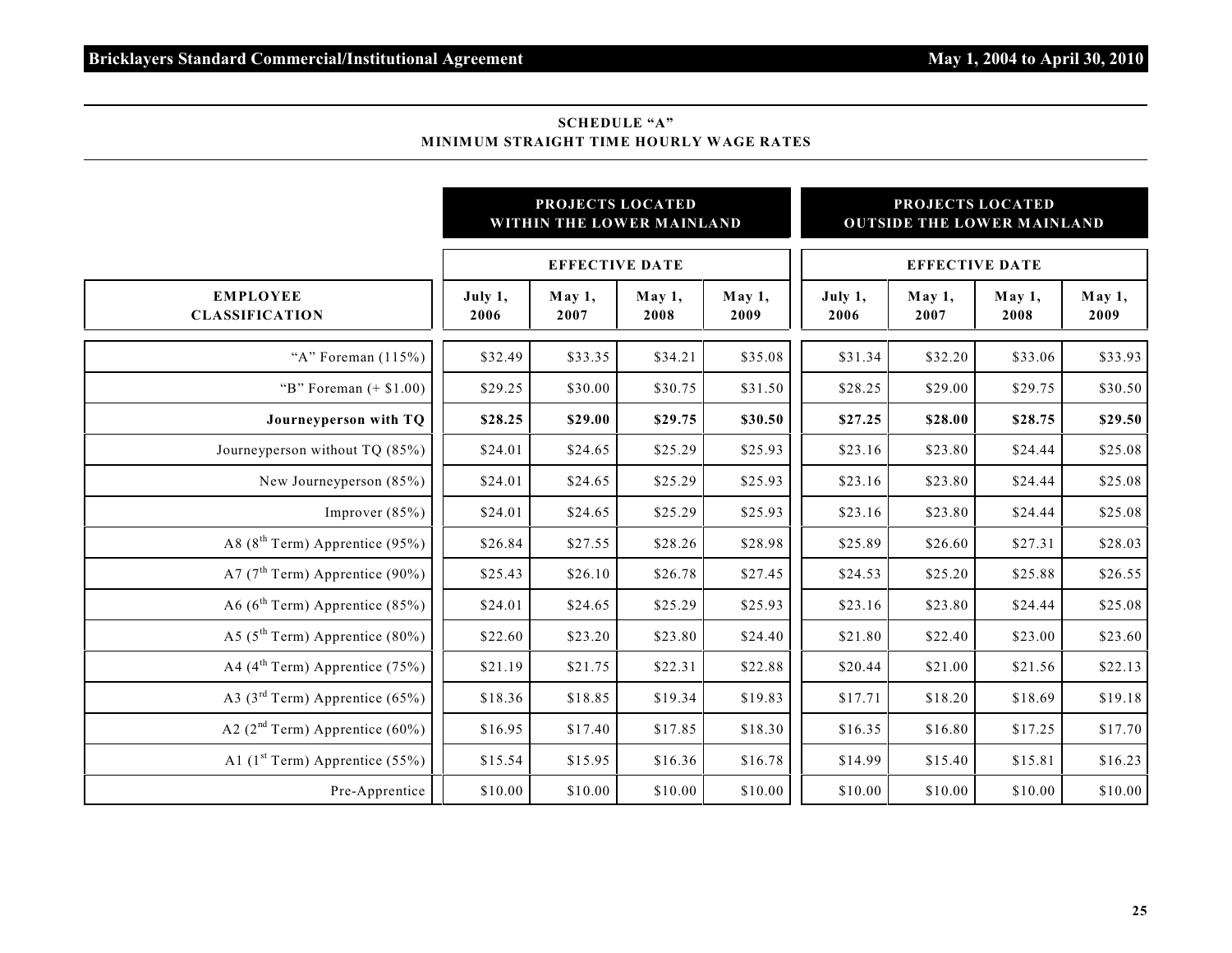### **Bricklayers Standard Commercial/Institutional Agreement May 1, 2004 to April 30, 2010**

months of employment)

#### **SCHEDULE "B" EMPLOYER CONTRIBUTIONS AND EMPLOYEE DEDUCTIONS**

Refer to the Bricklayers Standard ICI Agreement (May 1, 2000 to April 30, 2004) for the applicable Employer contributions and Employee deductions which applied on hours worked prior to July 1, 2006.

| Column#1  | $\cdot$ Foremen                                                  | Column #4 | • A5 $(5^{\text{th}}$ Term) Apprentice    |
|-----------|------------------------------------------------------------------|-----------|-------------------------------------------|
|           | • Journeypersons with TQ                                         | Column #5 | • A4 $(4^{\text{th}}$ Term) Apprentice    |
|           | • Journeypersons without TQ                                      | Column #6 | • A3 $(3rd Term)$ Apprentice              |
|           | • Improvers                                                      |           | • A2 $(2nd Term)$ Apprentice              |
|           | • New Journeypersons<br>(only after first 30 days of employment) | Column #7 | • Al $(1st Term)$ Apprentice              |
| Column #2 | • New Journey persons                                            | Column #8 | • Pre-Apprentice                          |
|           | (only during first 30 days of employment)                        |           | (only after first 6 months of employment) |
| Column #3 | • A6 $(6^{th}$ Term) Apprentice                                  | Column #9 | • Pre-Apprentice                          |
|           |                                                                  |           | (only during first 6 months of employmen  |

| * EMPLOYER CONTRIBUTIONS                    | #1                                                                                 | #2     | #3     | #4     | #5     | #6     | #7     | #8     | #9     |
|---------------------------------------------|------------------------------------------------------------------------------------|--------|--------|--------|--------|--------|--------|--------|--------|
| Bricklayers and Masons Welfare Plan         | \$2.50                                                                             |        | \$2.50 | \$2.50 | \$2.50 | \$2.50 | \$2.50 | \$2.50 |        |
| Bricklayers and Masons Pension Fund         | \$2.25                                                                             |        | \$2.03 | \$1.80 | \$1.58 | \$1.46 |        |        |        |
| Bricklayers Joint Labour-Mgt. Training Fund | \$0.50                                                                             | \$0.50 | \$0.50 | \$0.50 | \$0.50 | \$0.50 | \$0.50 | \$0.50 | \$0.50 |
| <b>t</b> MCA of BC Fund                     | \$0.50                                                                             | \$0.50 | \$0.50 | \$0.50 | \$0.50 | \$0.50 | \$0.50 | \$0.50 | \$0.50 |
| Contract Administration Fund                | \$0.13                                                                             | \$0.13 | \$0.13 | \$0.13 | \$0.13 | \$0.13 | \$0.13 | \$0.13 | \$0.13 |
| Rehabilitation Plan                         | \$0.02                                                                             | \$0.02 | \$0.02 | \$0.02 | \$0.02 | \$0.02 | \$0.02 | \$0.02 | \$0.02 |
| Jurisdictional Assignment Plan              | \$0.01                                                                             | \$0.01 | \$0.01 | \$0.01 | \$0.01 | \$0.01 | \$0.01 | \$0.01 | \$0.01 |
| <b>BCBCBTU Fund</b>                         | \$0.01                                                                             | \$0.01 | \$0.01 | \$0.01 | \$0.01 | \$0.01 | \$0.01 | \$0.01 | \$0.01 |
| <b>TOTAL EMPLOYER CONTRIBUTIONS</b>         | \$5.92                                                                             | \$1.17 | \$5.70 | \$5.47 | \$5.25 | \$5.13 | \$3.67 | \$3.67 | \$1.17 |
| * EMPLOYEE DEDUCTIONS - HOURLY              | #1                                                                                 | #2     | #3     | #4     | #5     | #6     | #7     | #8     | #9     |
| Bricklayers and Masons Pension Fund         | \$2.25                                                                             |        | \$2.25 | \$2.25 | \$2.25 | \$2.25 | \$2.25 | \$2.25 |        |
| <b>BCYT</b> Fund                            | \$0.10                                                                             | \$0.10 | \$0.10 | \$0.10 | \$0.10 | \$0.10 | \$0.10 | \$0.10 | \$0.10 |
| <b>TOTAL HOURLY EMPLOYEE DEDUCTIONS</b>     | \$2.35                                                                             | \$0.10 | \$2.35 | \$2.35 | \$2.35 | \$2.35 | \$2.35 | \$2.35 | \$0.10 |
| <b>EMPLOYEE DEDUCTIONS - UNION DUES</b>     | #1                                                                                 | #2     | #3     | #4     | #5     | #6     | #7     | #8     | #9     |
| Hourly Field Dues                           | 2.5% of Gross Earnings<br>(inclusive of annual vacation and statutory holiday pay) |        |        |        |        |        |        |        |        |
| Monthly Counter Dues                        | $$20.00$ per month                                                                 |        |        |        |        |        |        |        |        |

All Employer Contributions and Employee Deductions are payable on a "per hours worked" basis.

‡ A lump sum Employer contribution of \$45.00 per month shall apply in addition to the hourly Employer contribution to the MCA of BC.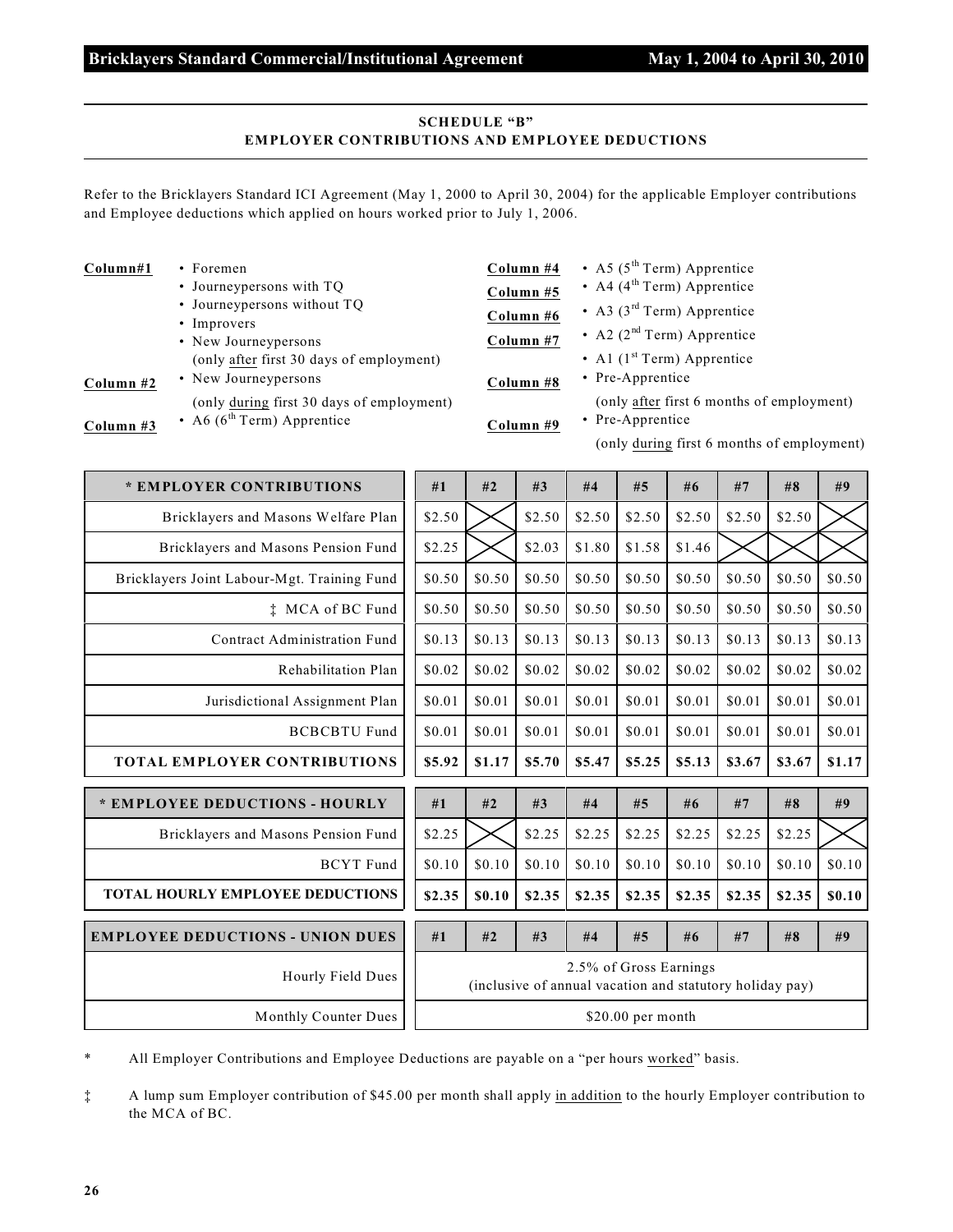#### **APPENDIX "A" - DEFINITIONS AND ABBREVIATIONS**

The following definitions and abbreviations shall be applicable to the interpretation of this Agreement.

#### **1. BCBCBTU**

Bargaining Council of British Columbia Building Trade Unions

#### **2. BCYT**

British Columbia and Yukon Territory Building and Construction Trades Council

#### **3. BJLMTF**

Bricklayers Joint Labour-Management Training Fund

#### **4. Bricklayer**

Any individual who is a member of the Union and/or is otherwise eligible to be employed under the terms of this Agreement.

#### **5. CLR**

Construction Labour Relations Association of British Columbia

#### **6. Day**

Unless otherwise specified, one (1) day shall be deemed to mean one (1) full calendar day, and such day shall be deemed to commence at 12:00 midnight.

#### **7. Employee**

Any individual who is a member of the Union, and/or such other person employed by the Employer under the terms of this Agreement.

#### **8. Employer**

Any individual, business, partnership, company, corporation, or other similar entity, signatory to this Agreement. Where the term Employer is used within this Agreement, and the context of such usage makes it appropriate and logical to regard this term as a reference to a person, as opposed to a legal entity, then such usage shall be considered to refer to an authorized representative of the Employer.

#### **9. Gender**

Wherever the words "man", "men", "he" or "his" are utilized in this Agreement they shall be considered to apply equally to both genders (i.e. male and female).

#### **10. Hours Earned**

The term "hours earned" has no application on a Commercial/Institutional project(s).

#### **11. Hours Worked**

- $\infty$  1 straight time hour = 1 hour worked
- » 1 time and one-half overtime hour = 1 hour worked
- » 1 double time overtime hour = 1 hour worked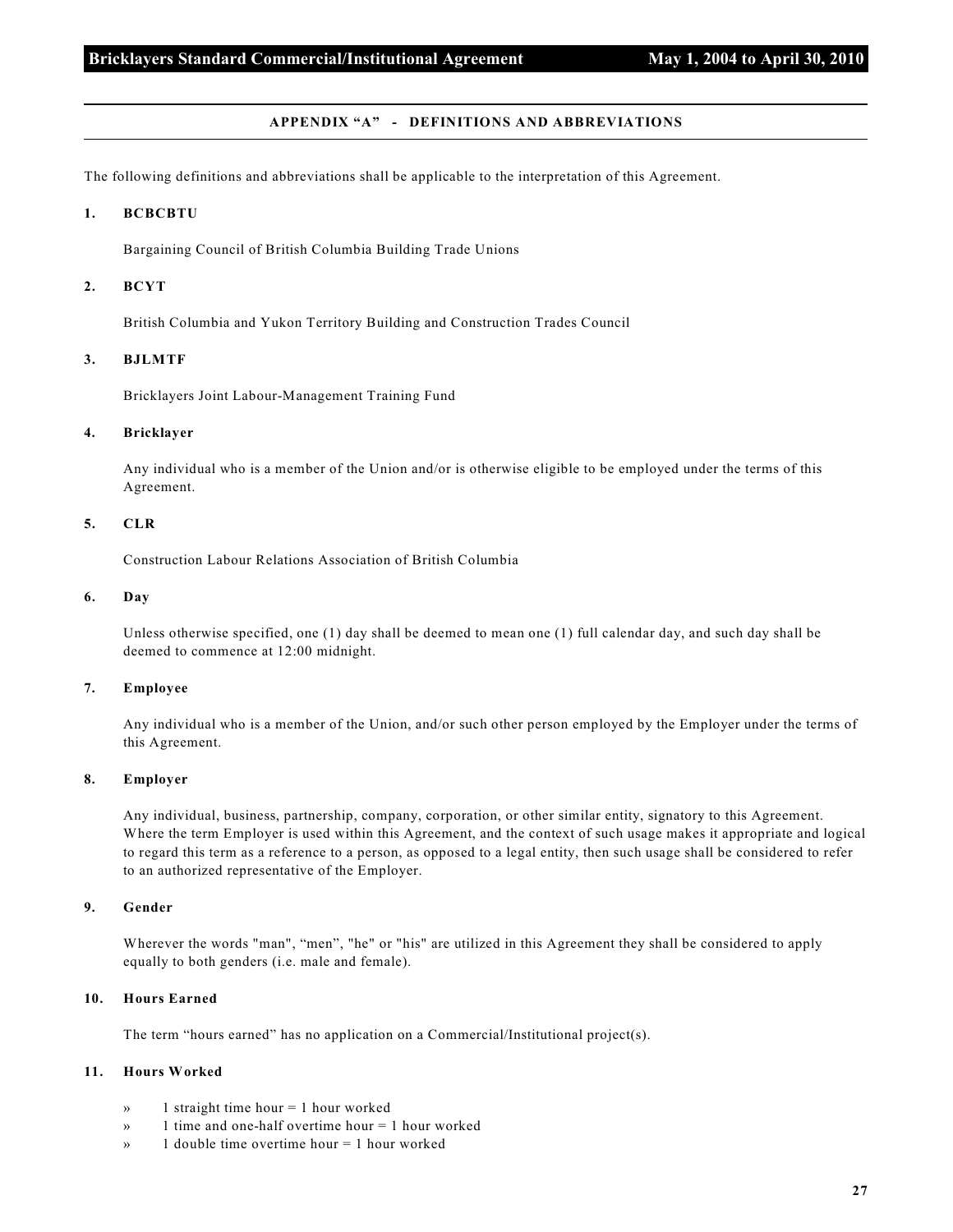#### **12. Industrial Construction**

Shall include, as examples: (i) manufacturing, (ii) production plants such as pulp mills, (iii) chemical plants, (iv) refineries, including the transmission facilities, (v) meter pumping, (vi) compressor stations, (vii) munitions plants, (viii) mines, (ix) power generating plants, (x) bulk loading terminals, (xi) dams, and (xii) breweries, etc.

#### **13. IUBAC**

International Union of Bricklayers and Allied Craftworkers

#### **14. Local Resident**

Any Employee who is working on a project that is not defined herein as an out of town project.

#### **15. Lower Mainland**

The area of BC inclusive of: Abbotsford, Aldergrove, Anmore, Belcarra, Burnaby, Chilliwack, Coquitlam, Delta, Langley (City and Township), Maple Ridge, Mission, New Westminster, North Vancouver (City and District), Pitt Meadows, Port Coquitlam, Port Moody, Richmond, Surrey, West Vancouver and White Rock.

#### **16. LRB**

British Columbia Labour Relations Board

#### **17. MCA of BC**

Masonry Contractors Association of BC

#### **18. Out Of Town Project**

Any project to which an Employee does not travel daily from his/her residence. Notwithstanding the foregoing, any project that is located more than two (2) hours travel, each way, from an Employee's residence, any project to which it is not practical for the Employee to travel daily from his/her residence, and any project to which it is not cost effective for the Employer if the Employee travels daily from his/her residence, shall be defined as an out of town project.

#### **19. Union**

IUBAC Local #2 BC and/or any other such IUBAC Local(s) as may be established whose membership performs work as governed by the terms of this Agreement. Where the term Union is used within this Agreement, and the context of such usage makes it appropriate and logical to regard this term as a reference to a person, as opposed to a legal entity, then such usage shall be considered to refer to an authorized representative of the Union.

#### **20. WorkSafeBC**

Workers' Compensation Board of BC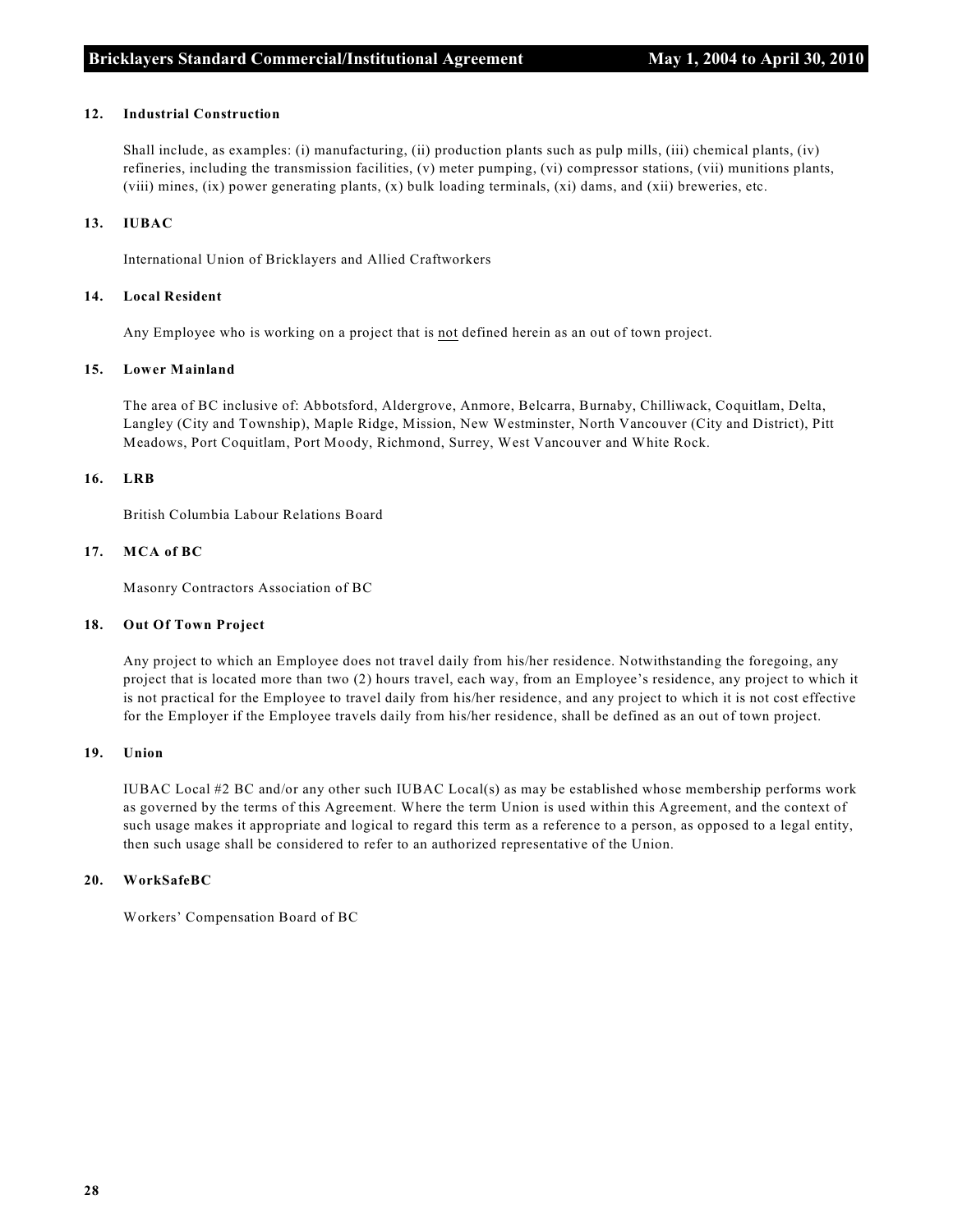#### **APPENDIX "B" - SCOPE OF WORK AND TRADE JURISDICTION**

The following scope of work represents the Union's work jurisdiction claim. Notwithstanding the foregoing, the Employer agrees to abide by the work jurisdiction as may be determined from time to time by the Umpire of the Jurisdictional Assignment Plan.

#### **1. Brick Masonry**

- **(a)** Bricklaying masonry shall consist of the laying of bricks made from any material in, under or upon any structure or form of work where bricks are used, whether in the ground, or over its surface, or beneath water; in commercial buildings, rolling mills, iron works, blast or smelter furnaces, lime or brick kilns, in mines or fortifications and in all underground work, such as sewers, telegraphs, electric and telephone conduits. All cutting of joints, pointing, cleaning and cutting of brick walls, fireproofing, block-arching, terra cotta cutting and setting, the laying and cutting of all tile plaster, mineral-wool, work blocks and glass masonry, or any substitute for above material, the laying of all pipe sewers or water mains and the filling of all joints on the same when such sewers or conduits are of any vitreous material, burnt clay or cement, or any substitute material used for the above purpose, the cutting, rubbing and grinding of all kinds of brick and the setting of all cut stone trimmings on brick buildings and the preparation and erection of plastic castables, or any refractory materials is Bricklayer's work.
- **(b)** Cleaning, grouting, pointing and other work necessary to achieve and complete the work under the foregoing category shall be the work of the Bricklayer.

#### **2. Stone Masonry**

- **(a)** Stone masonry shall consist of laying all rip rap, rubble work, with or without mortar, setting all cut stone, marble, slate or stone work (meaning as to stone, any work manufactured from such foreign or domestic products as are specified and used in the interior or on the exterior of buildings by architects and customarily called, "stone" in the trade).
- **(b)** Cutting all shoddies, broken ashlar, or random ashlar that is roughly dressed upon the beds and joints and range ashlar not over ten (10) inches in height; the dressing of all jambs, corners and ringstones that are roughly dressed upon the beds, joints or reveals and the cutting of a draft upon same for plumbing purposes only; and the cleaning, cutting of joints and pointing of stone work.
- **(c)** This is to apply to all work on buildings, sewers, bridges, railroads, bulkheads, breakwaters, jetties, playgrounds, parks, landscaping and curbing of other public works and to all kinds of stone, particularly to the product of the locality where the work is being done and the same shall be considered stone masonry.
- **(d)** Stonemasons shall have the right to use all tools which they consider necessary in the performance of their work. Cleaning, grouting, pointing and other work necessary to achieve and complete the work under the foregoing category shall be the work of the Stonemason.

#### **3. Artificial Masonry**

- **(a)** The cutting, setting and pointing of cement blocks and all artificial stone or marble, either interior or exterior when set by the usual custom of the Stonemason and Marble Setter.
- **(b)** All cement that is used for backing up external walls, the building of party walls, columns, girders, beams, floors, stairs and arches and all material substituted for the clay or natural stone products, shall be controlled by members of the Union., for which the highest rate of wages shall be demanded.
- **(c)** All artificial masonry, the cutting, setting and pointing of all concrete prefabricated slabs, regardless of dimension size, shall be the work of members of the BAC Local No. 2, BC, for which the regular wage scale in the jurisdiction where the work is performed shall be paid.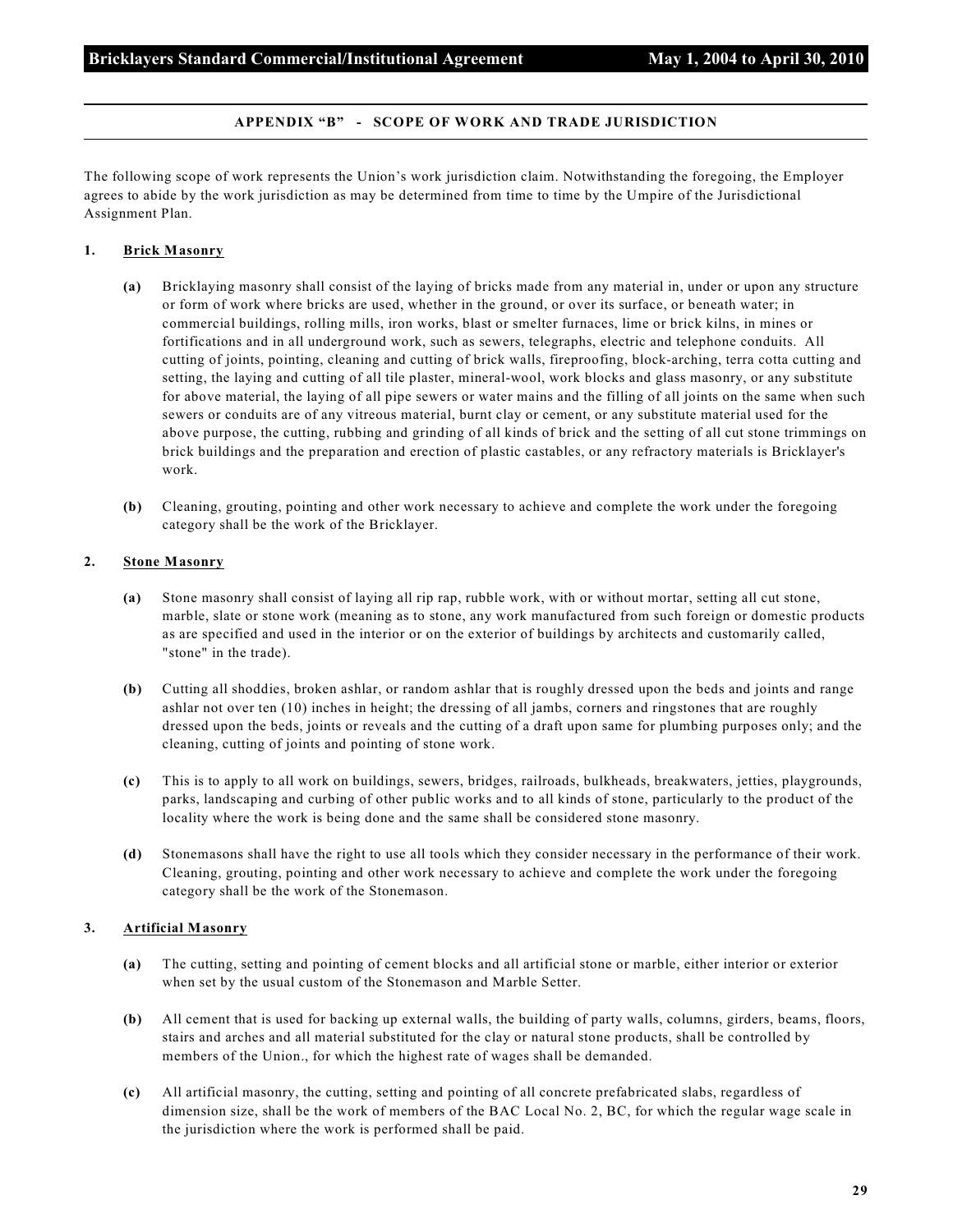#### **4. Marble Masonry**

Marble masons jurisdiction claims shall consist of the carving, cutting and setting of all marble, slate, including slate blackboards, stone, albereed, carrara, sanionyx, vitrolite and similar opaque glass, scagliola, marbleithic and all artificial, imitation or cast of whatever thickness or dimension. This shall apply to all interior work such as sanitary, decorative and other purposes inside of buildings, of every description wherever required, including all polish, honed or sand finished; also the cutting and fitting of above materials after same leave mills or shop, as well as all accessories in connection with such work and the laying of all marble tile, slate tile and terrazzo tile.

#### **5. Pointing, Caulking and Cleaning**

- **(a)** Pointing, caulking and cleaning shall consist of the pointing, caulking and cleaning of all types of masonry, caulking of all window frames encased in masonry brick, stone or cement structures, including all grinding and cutting out on such work and all sand blasting, steam cleaning and gunite work.
- **(b)** The pointing, cleaning and weatherproofing of all building, grain elevators and chimneys built of stone, brick or concrete. It shall include all grinding and cutting out, sand blasting and gunite work on same.

#### **6. Refractory**

Refractory and/or corrosion maintenance and repair work shall consist of the removal and replacement of plastic, brick, castables, acid proof materials, ceramic fibre materials, and/or any refractory and/or corrosion materials where it consists as a protective lining on the interior of any/all industrial vessels. The cutting out of, grinding or chipping and/or jack hammering of existing materials, in whole or in part, shall be the work of the Bricklayer.

#### **7. Scaffolding**

All manufactured tubular or ready-made metal scaffolding must be erected by members of the Union, unless such scaffolding has already been erected for use by other crafts.

#### **8. General**

- **(a)** Only Union members shall perform the unloading, handling, erecting, and final installation of materials coming under the work jurisdiction of the Union, regardless of the type of equipment or machinery necessary to do same. Other than the operator of the equipment, or machinery, same must be manned by a Union member(s) without bar or restriction.
- **(b)** The following duties shall be performed by a Union member, but not necessarily by a journeyperson.
	- All washing down or cleaning of materials erected by Union members.
	- All waterproofing and sealing of masonry materials.
	- All cutting of masons' materials by hand or machine, whether on site or off site (except catalogued shapes).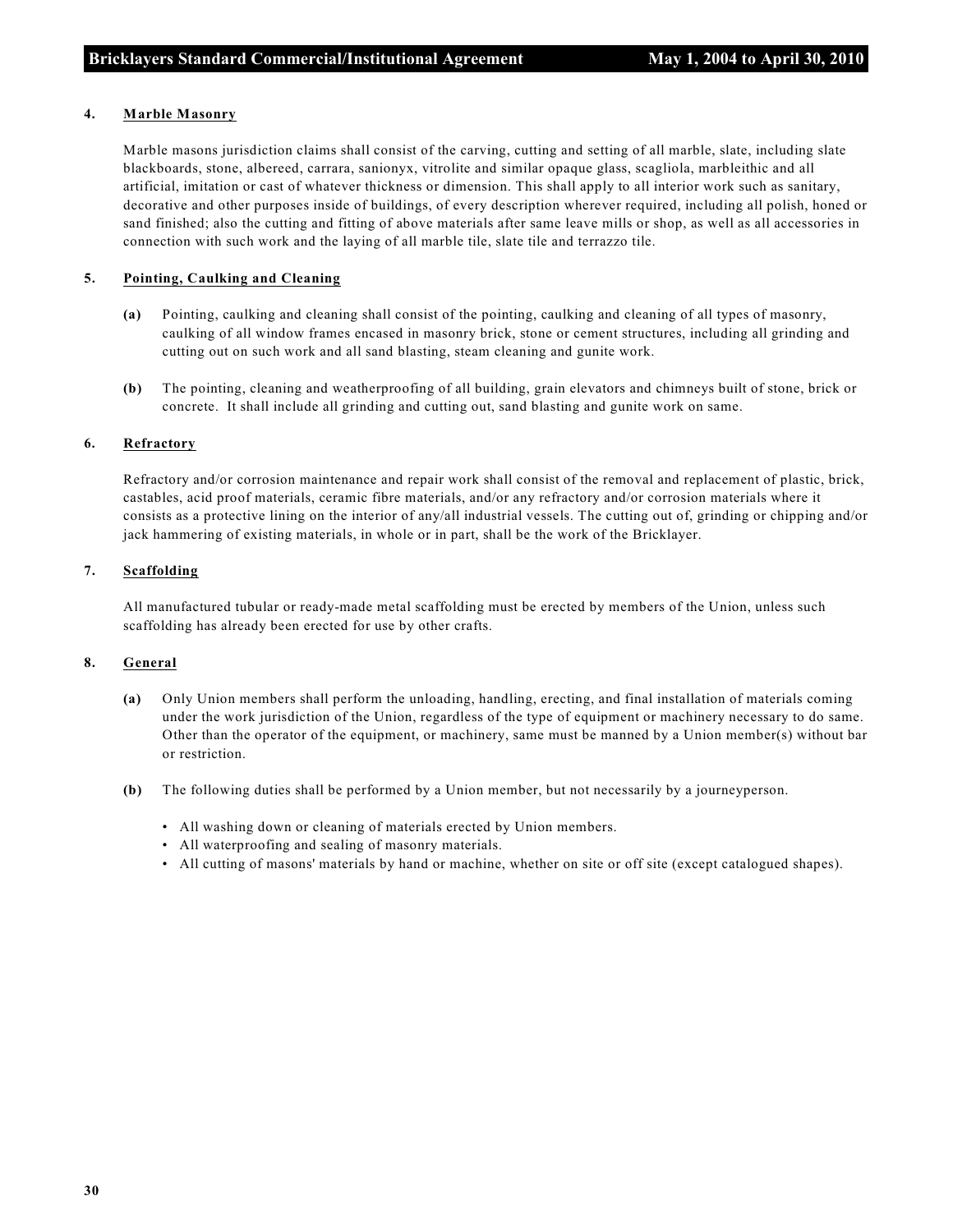#### **APPENDIX "C" - WAGE SECURITY BOND**

#### **(A) Requirement to Deposit and Maintain**

- **(1)** Any Employer who has been signatory to a collective agreement with the Union less than three (3) years shall deposit and maintain with the Union an individual Wage Security Bond for a maximum period of three (3) years, for use in the event such Employer should default on the payment of wages, and/or any Employer contributions, and/or any Employee deductions as required under the terms of this Agreement.
- **(2)** Such individual Wage Security Bond shall be:
	- **(a)** of a type suitable to the Union,
	- **(b)** for an amount acceptable to the Union, although such amount shall not exceed twenty five thousand dollars (\$25,000.00),
	- **(c)** retained by the Union for use in accordance with (A) (1), and
	- **(d)** accompanied by a letter from the Employer authorizing such use by the Union.

#### **(B) Return of Wage Security Bond**

- **(1)** An Employer's individual Wage Security Bond shall be returned to such Employer not more than three (3) years after such Employer becomes signatory to this Agreement, or such earlier date as may be approved by the Union.
- **(2)** Notwithstanding (B) (1), in the event such an Employer ceases business within three (3) years of becoming signatory to this Agreement, the Union shall return such Employer's individual Wage Security Bond immediately upon being so informed, provided the Union is satisfied that the Employer has no outstanding wages, and that all Employer contributions, and/or Employee deductions have been remitted as required.
- **(3)** Notwithstanding (B) (1) and (B) (2), an Employer's individual Wage Security Bond shall not be returned to such Employer until at least one (1) year after such Employer has become signatory to this Agreement.